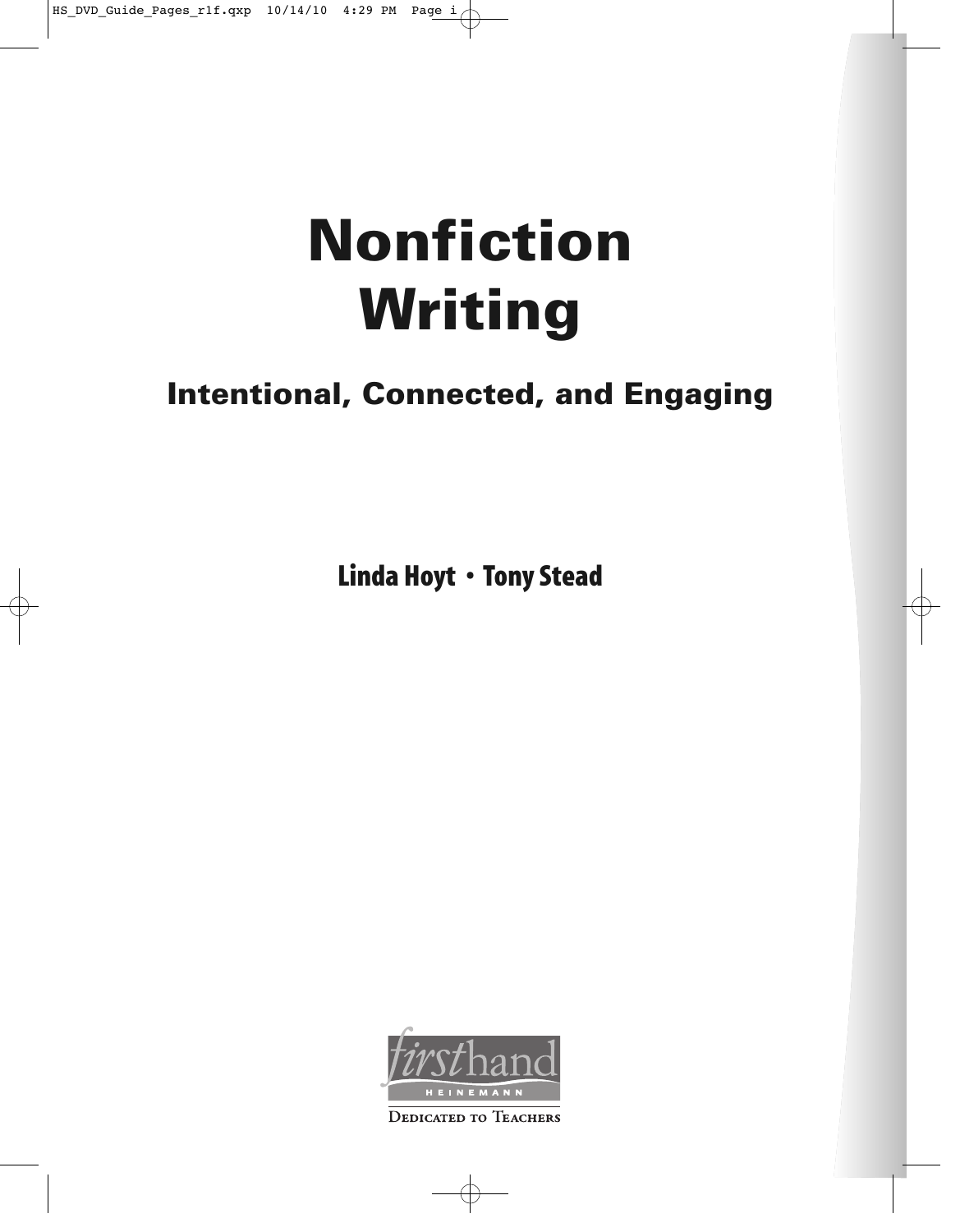

*first*hand An imprint of Heinemann 361 Hanover Street Portsmouth, NH 03801-3912 firsthand.heinemann.com

Offices and agents throughout the world

©2011 by Linda Hoyt and Tony Stead. All rights reserved.

No part of this book may be reproduced in any form or by any electronic or mechanical means, including information storage and retrieval systems, without permission in writing from the publisher, except by a reviewer, who may quote brief passages in a review.

'Dedicated to Teachers' is a trademark of Greenwood Publishing Group, Inc.

DVD Package ISBN-10: 0-325-02797-8 DVD Package ISBN-13: 978-0-325-02797-5

Cover photographs: Bill Miller Cover design: Lisa Fowler Text design and production: Ed Stevens Design

Printed in the United States of America

14 13 12 11 10 CG 1 2 3 4 5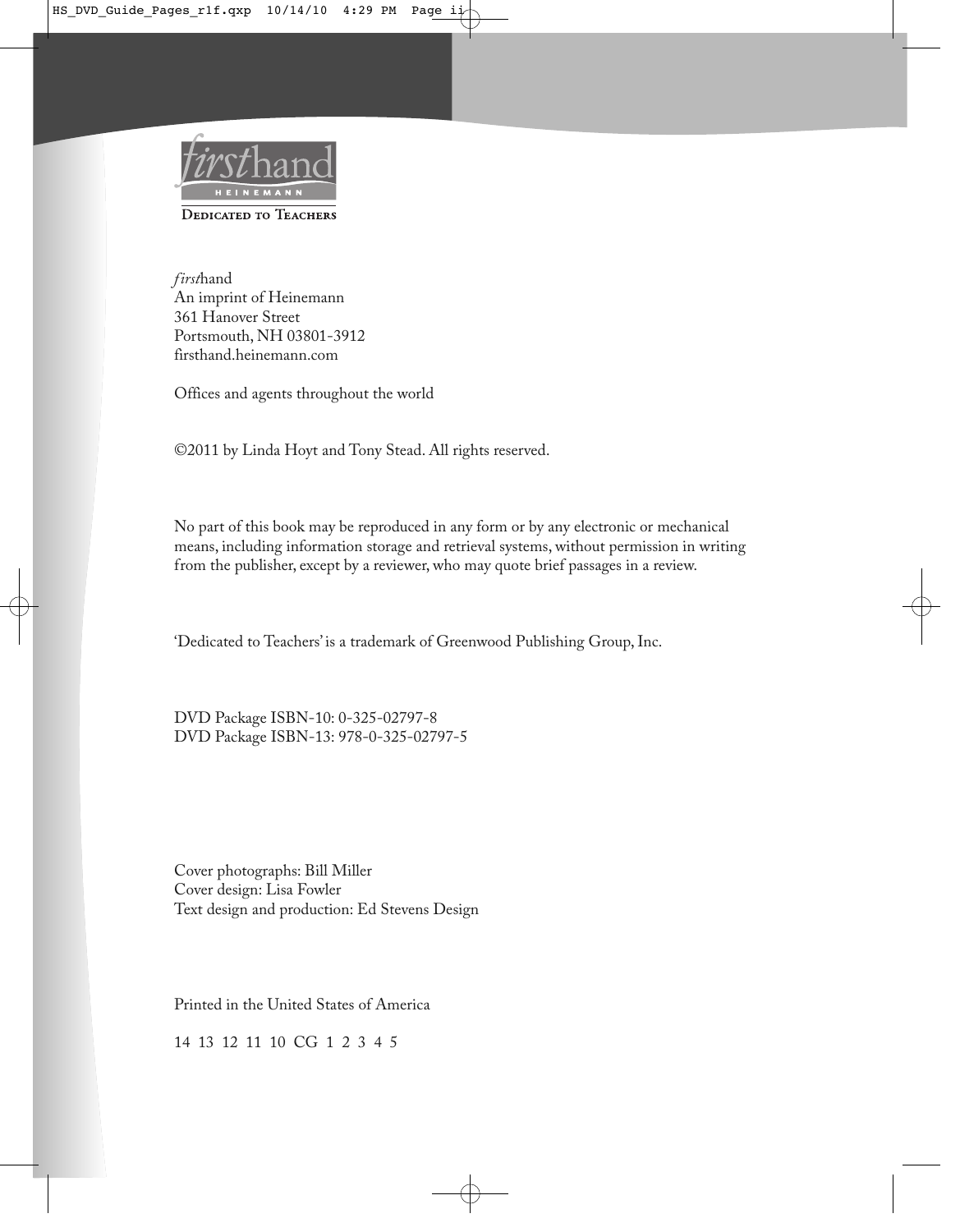## *Dear Viewer,*

*One week in autumn, we moved into E.P. Rayzor Elementary in Denton, Texas, with a production crew from Bill Miller studios and our trusted colleague, Teresa Therriault, to showcase the work that kindergarten, first, and second graders were doing with nonfiction writing. And what a week it was! Under the leadership of Principal Dr. Happy Carrico, the Rayzor staff undertook the monumental task of preparing for our visit and for incorporating our teaching, our cameras, and our audio equipment into their school day. With the support of Dr. Carrico, Cecilia Holt, and Marcia Kellum—plus the talented*



*Noemi Uribe and Melissa Leonard whom you'll see on these DVDs—the entire staff at Rayzor brilliantly demonstrated the power of inquiry-based learning and nonfiction writing. The learning environments inspired even the youngest nonfiction writers and served as a powerful inspiration to us as well. We think you will agree as you see the students of E.P. Rayzor in action in this video.*



*The DVDs in this series demonstrate two important systems for supporting nonfiction writing. Disc 1, Writing Across the Curriculum, focuses on brief, cross-curricular writing experiences that build writing fluency and academic content with a variety of text types. You will see a collection of powerful smallgroup, whole-class, and one-to-one minilessons that could slip into your teaching day at any point: a cross-section diagram for science, ideas for note taking, a list poem to summarize learning in social studies or math, or a craft lesson to enhance a young writer's expression or presentation in any curriculum area. Organized into three sections, "Writers as*

*Researchers," "Nonfiction Writing Across the Curriculum," and "Craft and Conventions in Nonfiction Writing," each of the video segments you see in Disc 1 will*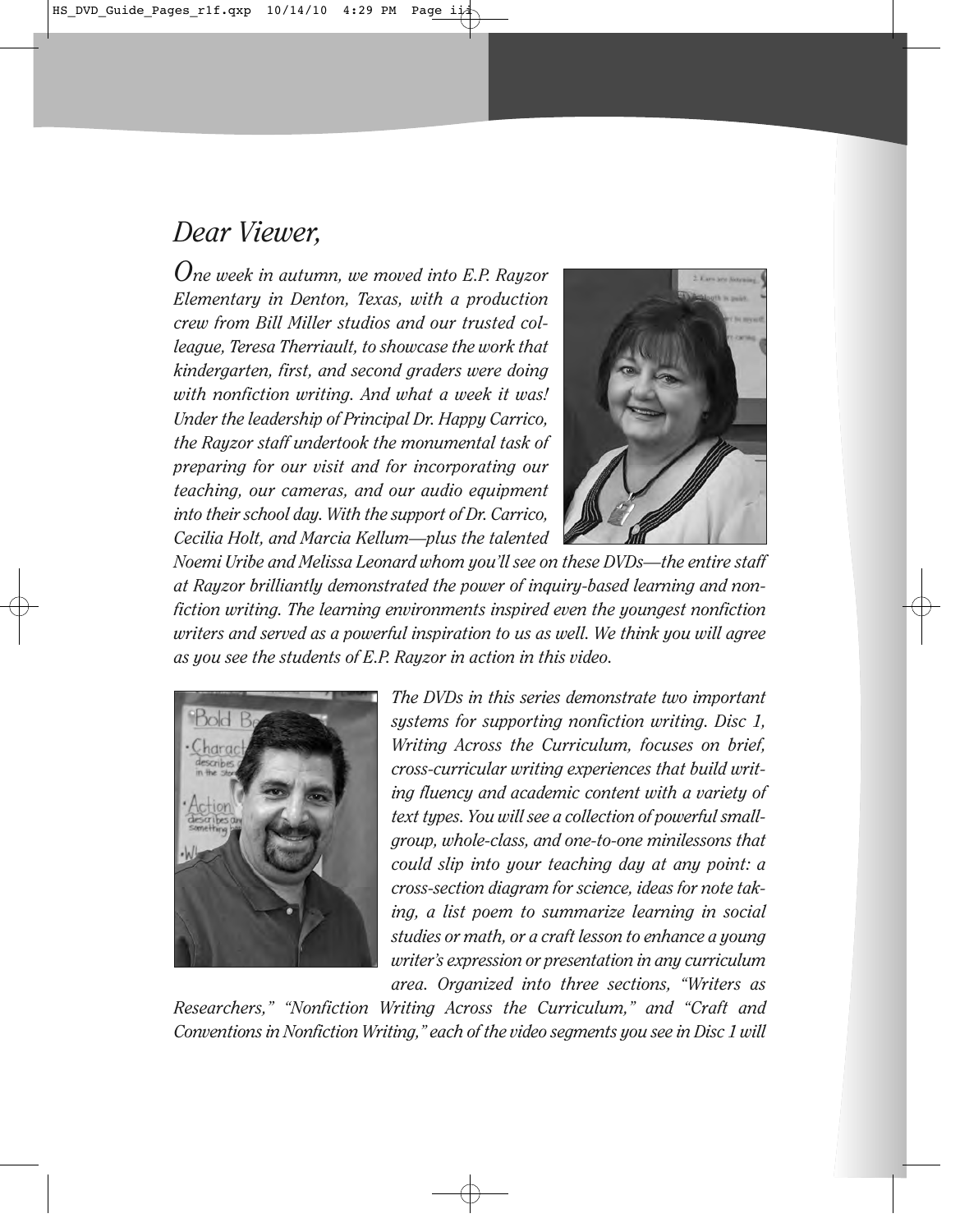*tempt you with creative ways to embed researching, thinking, and nonfiction writing across your entire curriculum.*

*Disc 2, Guiding Extended Writing Units, focuses on in-depth, interactive writing projects that model the writing process over time and guide students to construct collaborative and independent texts. This disc provides a start-to-finish look at a first and second grade combination class at work on a long-term project, creating an expository report. In this extended writing unit, report writing—a language arts goal—dovetails with a science unit on the study of animals. Beginning with an in-depth explanation of the R.A.N. (reading and analyzing nonfiction) chart, a tool for helping young writers organize and evaluate information, the video continues with modeling the creation of a class project and ultimately to guiding students' individual reports. The disc ends with a brief retrospective of a kindergarten persuasive text unit, showing us that even five-year-old emerging writers can be guided to express compelling arguments in pictures and words.*

*We organized this Viewer's Guide to help you preview and select the scenes that support your curricular focus points and organizational routines. The "Focus" section provides insight into the learning targets for each segment. Use it while you watch to prompt thinking about what you are seeing. The discussion questions in "Reflect" point to ways in which you and your colleagues might apply what you have viewed to your own strategies for scaffolding nonfiction writing. All together,* Nonfiction Writing *can launch fruitful staff conversations about ways to enhance the teaching of nonfiction writing in your school.* 

*As you watch the scenes in this resource, we invite you to identify nonfiction writing strategies that you can use to increase writing volume, elevate craft, and build a sense of wonder about the world for your kindergarten, first, or second grade writers.*

*We hope you enjoy these DVDs and celebrate with us the wonderful world of nonfiction writing!*

*Linda Hoyt and Tony Stead*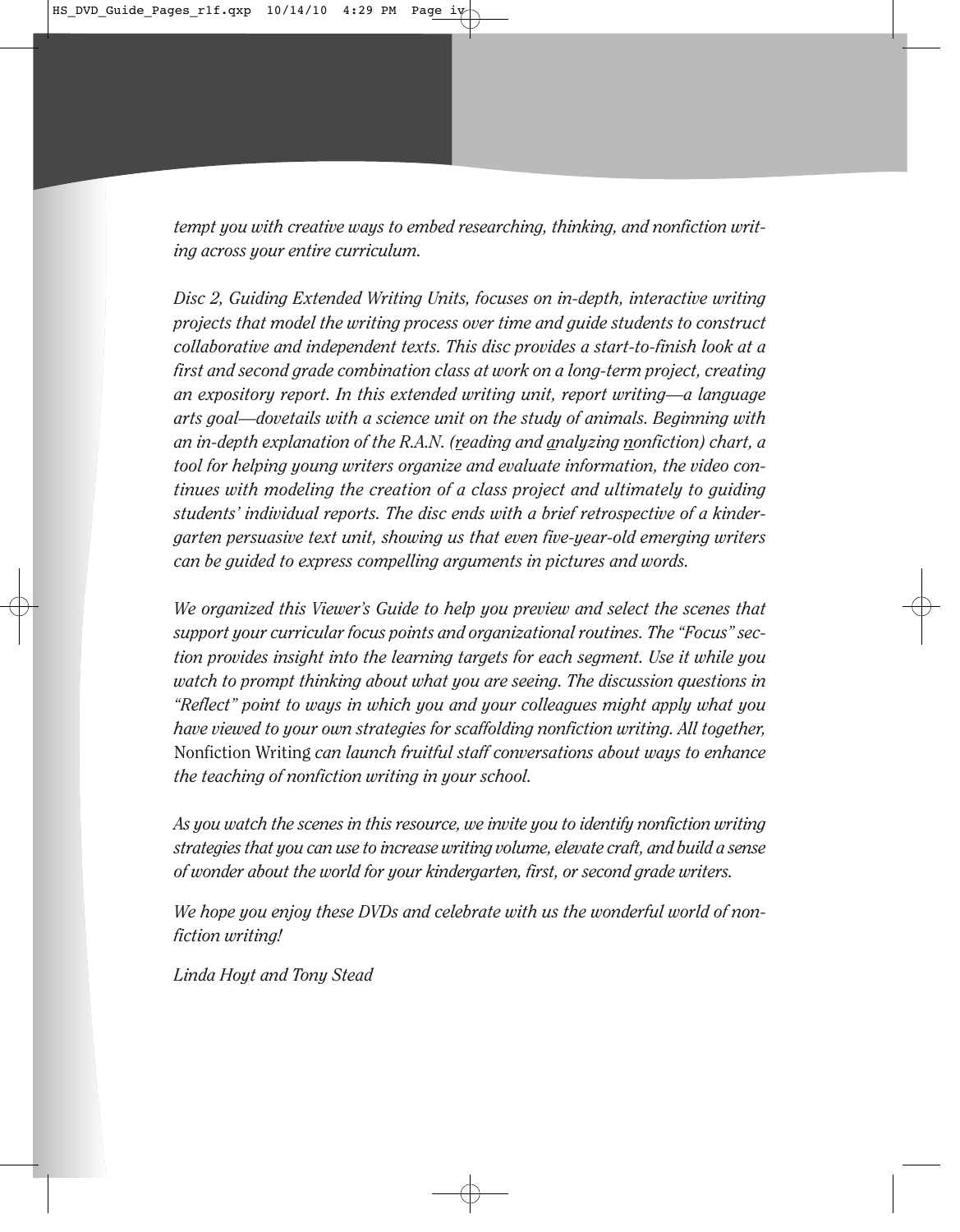## **Contents**

## **Disc 1: Writing Across the Curriculum**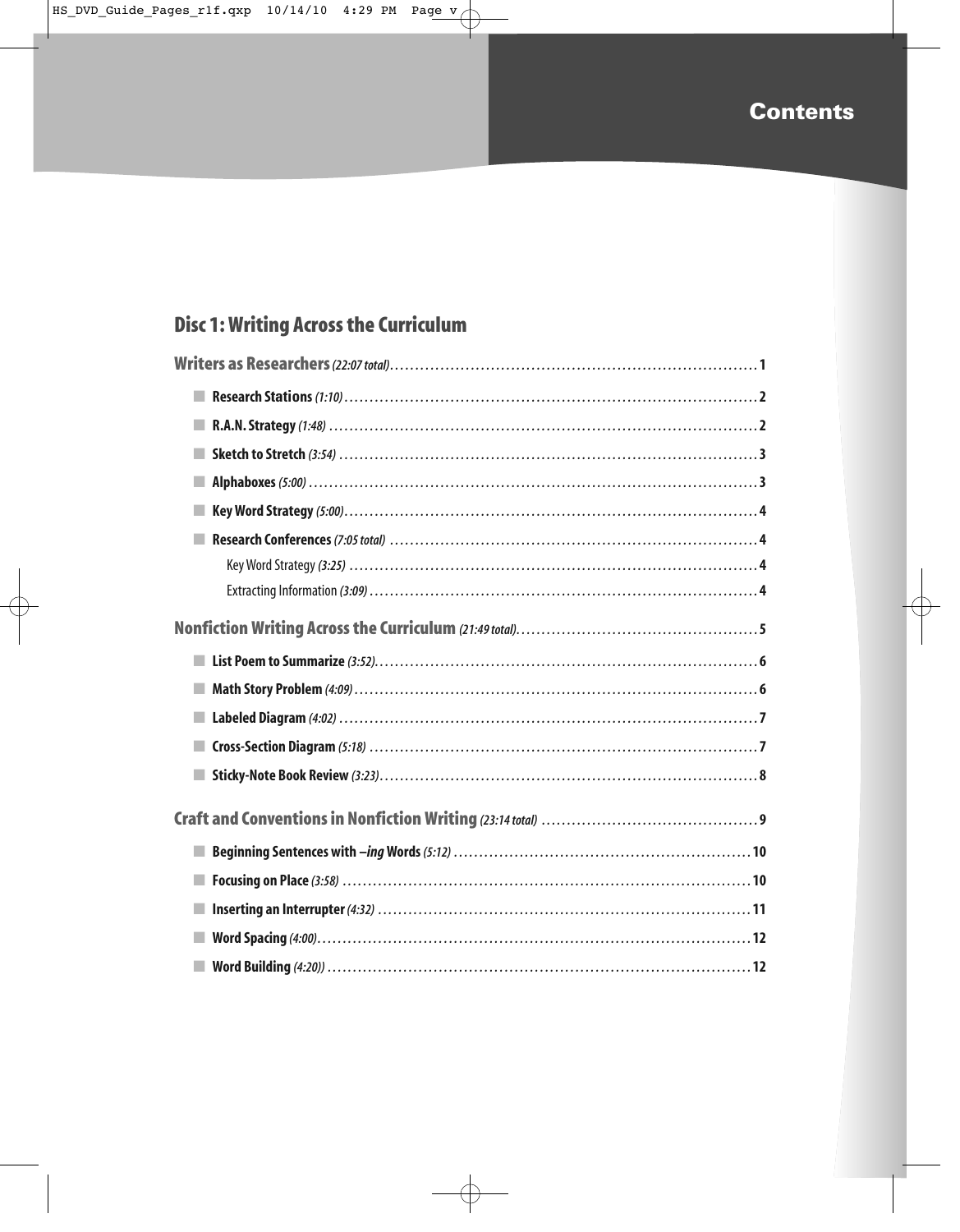## **Contents**

## **Disc 2: Guiding Extended Writing Units**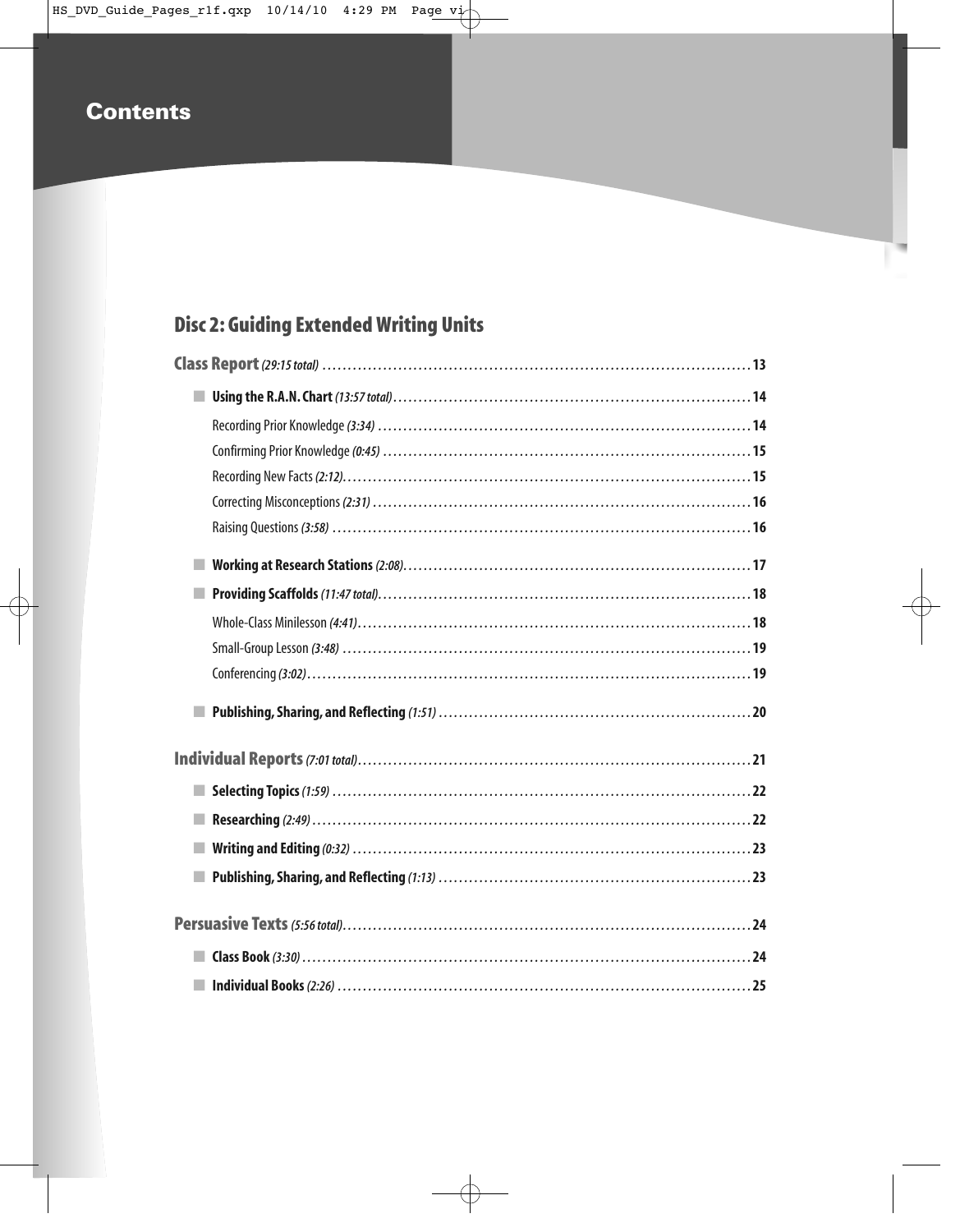# **Disc 1**

# **Writing Across the Curriculum**

**Disc 1** provides an array of strong teaching models that support young writers as they research and write using a wide variety of text types to reflect their learning in math, science, social studies, and language arts. Its capstone is a craft and conventions section focused on lifting the quality of our youngest students' writing—helping them reach for craft as well as content.

## **Writers as Researchers**

Research is the backbone of nonfiction writing. To be successful as they create nonfiction texts, young learners begin with immersion in the content—actively observing, questioning, wondering, and identifying important facts. Powerful visuals and real-life experiences provide diverse opportunities to collect facts and gather the academic vocabulary that enables young writers to describe and label their understandings.

With K-2 learners, research may also take the form of observation as they notice changing weather patterns, examine the intricate webbing spun by a spider, and study the veins in a leaf. Or learners' information may come from media—photographs and visuals, books, online sources, and the like. To help children transfer understandings from research to writing, it is essential to explicitly show them how to gather data, make notes, create labeled diagrams, and record facts from their research. With research as the backbone of nonfiction writing, what young children see, know, and wonder will come to life as they discover information and construct nonfiction texts.

As you view the scenes in "Writers as Researchers," be sure to notice how observation and vocabulary are scaffolded through experience, how facts and important ideas are recorded in notes and sketches, and how wholeclass, small-group, and individual experiences work together to lift writer-researchers as they craft nonfiction texts.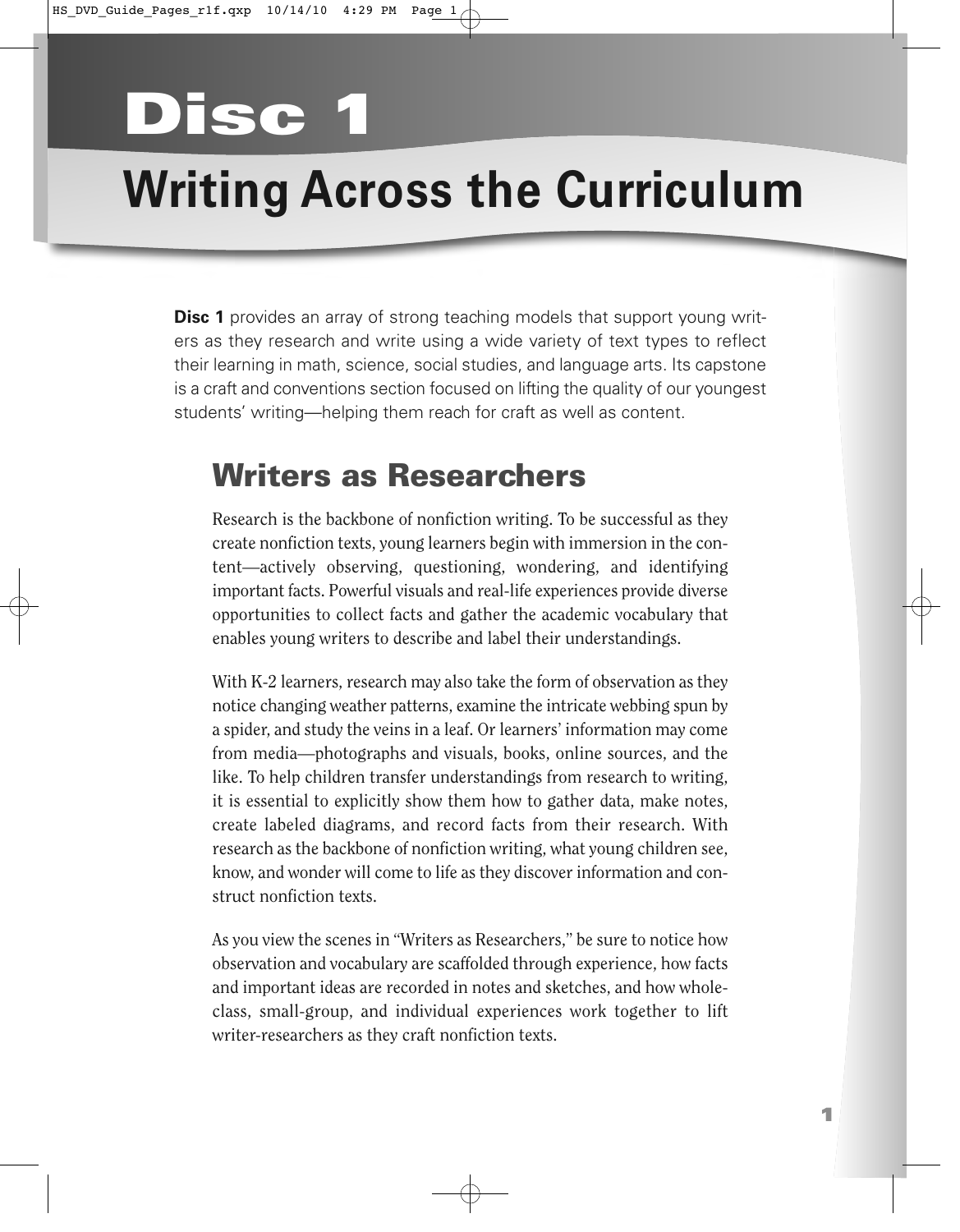## **Research Stations**

#### **Focus**

Research stations are an excellent way of getting students to be actively engaged in accessing information. They provide a dynamic and interactive experience that stimulates questions, offers opportunities for writer-researchers to locate information from a variety of sources, and engages children in recording their data. Research stations also allow the teacher to disperse the resources across several areas of a classroom so that small groups can productively engage with a variety of media tools.

If your classroom is smaller than those you see on the DVD—don't worry. You can still utilize research stations by making them portable. Place resources in tubs that teams can take to their tables or use on the floor while engaging in a "station."

#### **Reflect**

- Identify the characteristics that you think would be evident in an effective research station.
- Generate a list of research stations that you think would most benefit your students.

## **R.A.N. Strategy**

#### **Focus**

This segment offers a brief preview of the R.A.N. (reading and analyzing nonfiction) strategy that is treated in depth on Disc 2, Guiding Extended Writing Units. Helping writers select the most important information and organize it in ways that support understanding, retention, and construction of text—challenges for even sophisticated writers—can begin with the very youngest children. Look for the ways Tony engages writer-researchers in thinking about and sharing information. Consider the role of the R.A.N. chart in helping them organize their thoughts.

#### **Reflect**

■ How might the R.A.N. strategy help your writers organize their thoughts before writing? In what ways could you adapt it to your curriculum?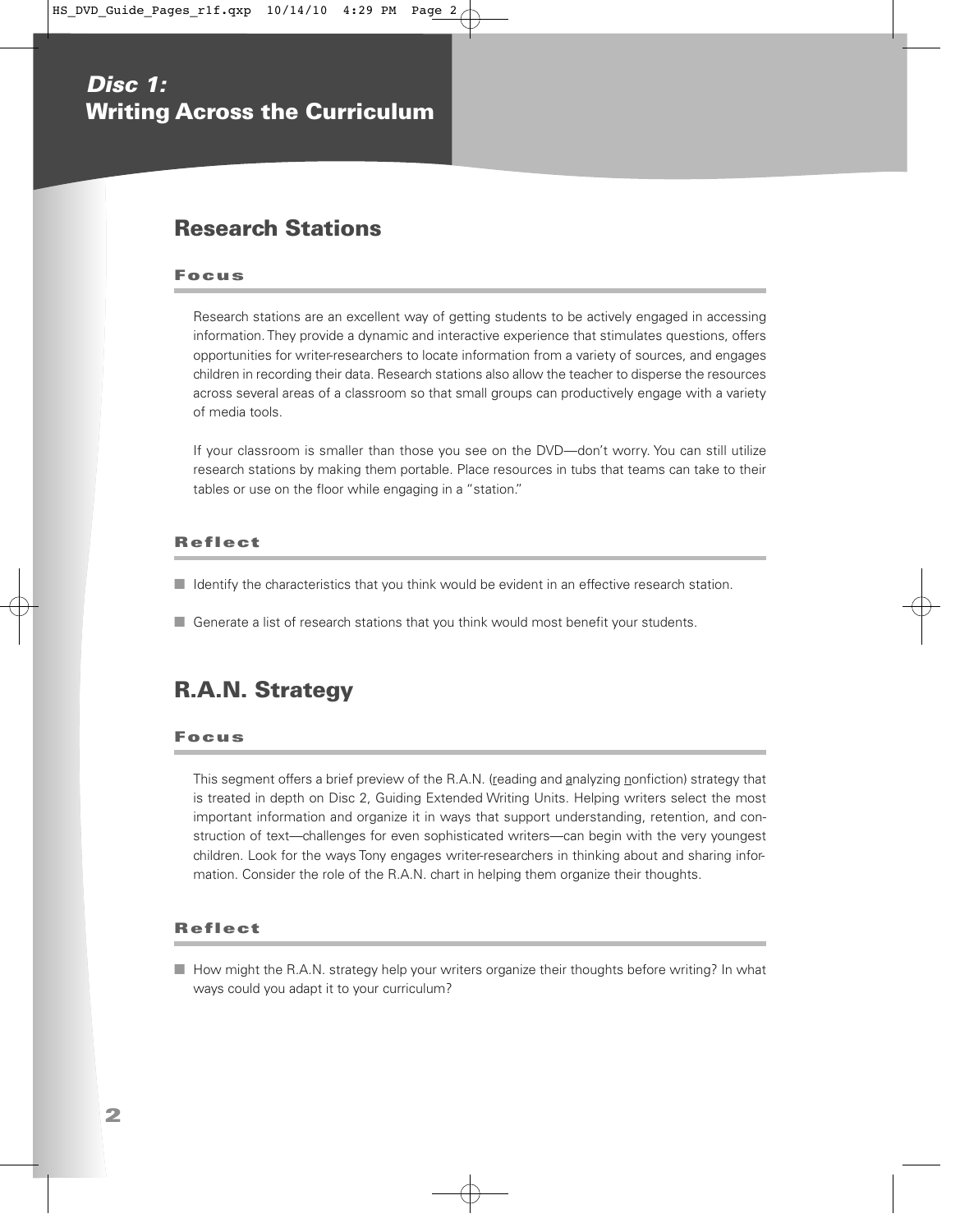## **Sketch to Stretch**

#### **Focus**

Sketch to Stretch stimulates visualization while providing opportunities for writers to collect facts and data using a combination of sketches, labels, and notes. While this strategy is helpful for all learners, it is particularly effective with students who are learning English as an additional language or for those who find research challenging.

As you watch the clip, be sure to notice how Linda models the use of a pen or a single color so the emphasis is on information rather than on art. And, take special note when writers are given time to talk to each other about their sketches and the labels they selected. This provides an opportunity for them to utilize the academic vocabulary from their research and rehearse the language that will flow into their writing. With Sketch to Stretch writers never need to copy facts from a book.

#### **Reflect**

- Share examples of how Sketch to Stretch could be used to help your students during nonfiction read-alouds, small-group instruction, partner and individual research, and drafting.
- Create a poster showing the steps to use in applying Sketch to Stretch.

## **Alphaboxes**

#### **Focus**

The Alphabox strategy targets the academic vocabulary that is essential to high-quality nonfiction writing. In this segment, writers determine importance by identifying the best words that are used to describe or explain and then insert them into the Alphabox. The Alphabox then provides a rich cache of words from which writers can draw and results in nonfiction writing that sizzles with great vocabulary and content.

- Describe how Alphaboxes could be used to support your writers as they observe, research, question, and write nonfiction selections.
- Analyze the possible impact that use of Alphaboxes might have on readers' and writers' vocabulary development.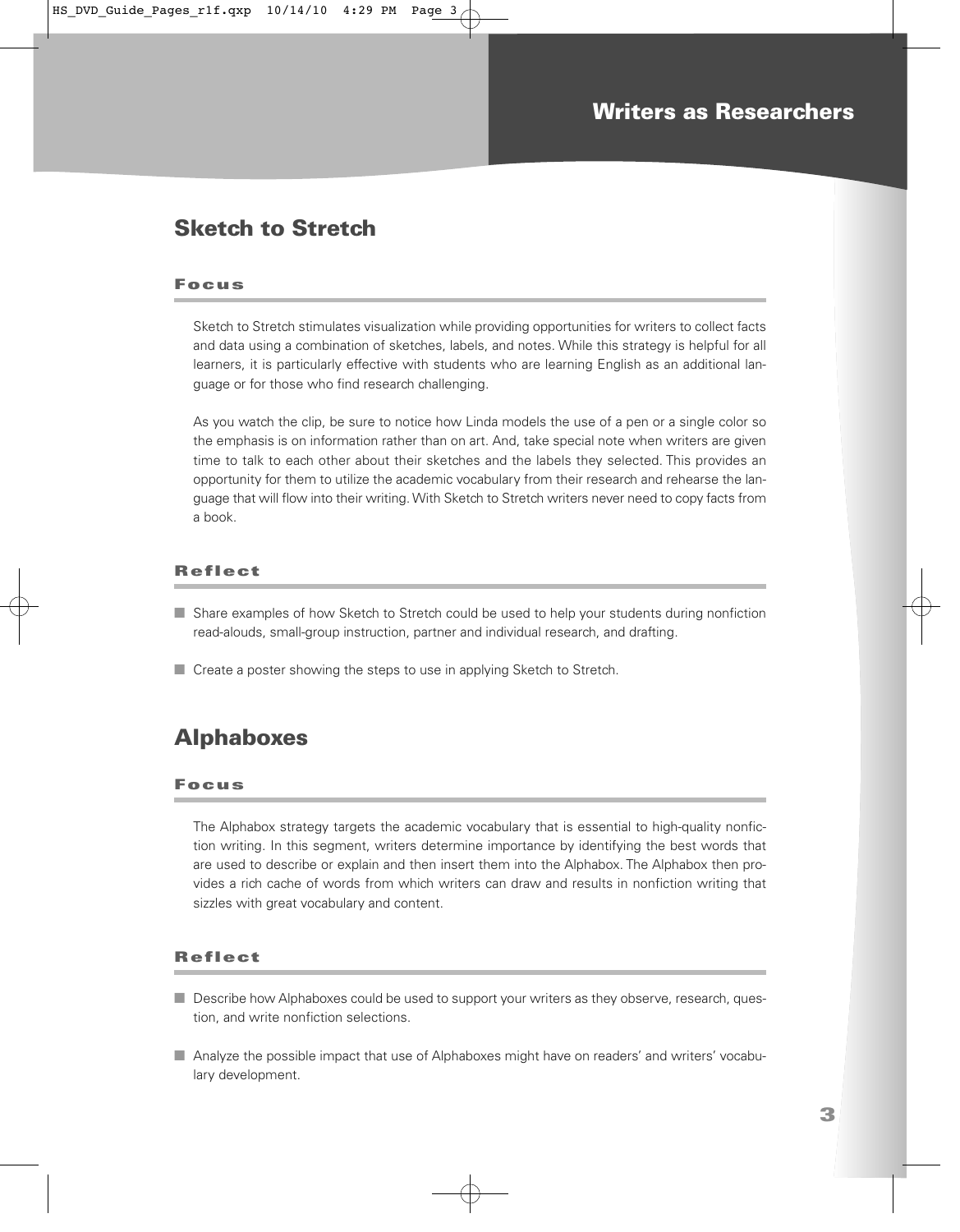## **Key Word Strategy**

#### **Focus**

To utilize the Key Word Strategy, writers reflect on pictures and/or a reading selection and then identify a small number of words that are central to the meaning. Because children only select a few words, the Key Word Strategy requires them to extract key academic vocabulary and to focus on main ideas. Once a few key words have been identified, writers can arrange them in different ways and orally generate sentences before committing them to writing. The result is that writers can close their resources and generate sentences that are completely their own—anchored by their key words.

In this segment, Teresa's think-aloud shows kindergartners how to decide on and use key words.

#### **Reflect**

- Describe how you would apply the Key Word Strategy in science, social studies, math, or in independent reading of nonfiction selections.
- Consider how key words could be elevated to inferences by identifying descriptors that are not in the text. (Example: The text says, "The frog lives on land or in the water." A key word that is an inference would be: amphibian.)

### **Research Conferences** (Key Word Strategy and Extracting Information)

#### **Focus**

Individual conferences with writer-researchers provide teachers with an opportunity to clarify content understandings and to lift nonfiction writers to higher levels of proficiency. These conferences are important for all writers but are especially important for writers who need additional support.

In the first conference, you see Teresa reteaching the Key Word Strategy to lift Samantha's proficiency with the tool. Notice how Samantha reads, records key words on sticky notes, rearranges key vocabulary, and then writes, using her key words as prompts.

In the second conference, notice how Teresa uses the research conference to show Emilio how to select important ideas that he can incorporate into writing. Because young writers often struggle to identify details from pictures and print, research conferences can help nonfiction writers to increase volume and add detail.

- Identify the characteristics of a research conference. How is this kind of conference different from one focused on revision or editing?
- Define the criteria for a research conference versus a conference focused on getting a writer started on a new topic, a conference focused on the text type such as procedure, or a conference designed to help a writer improve a trait such as word choice.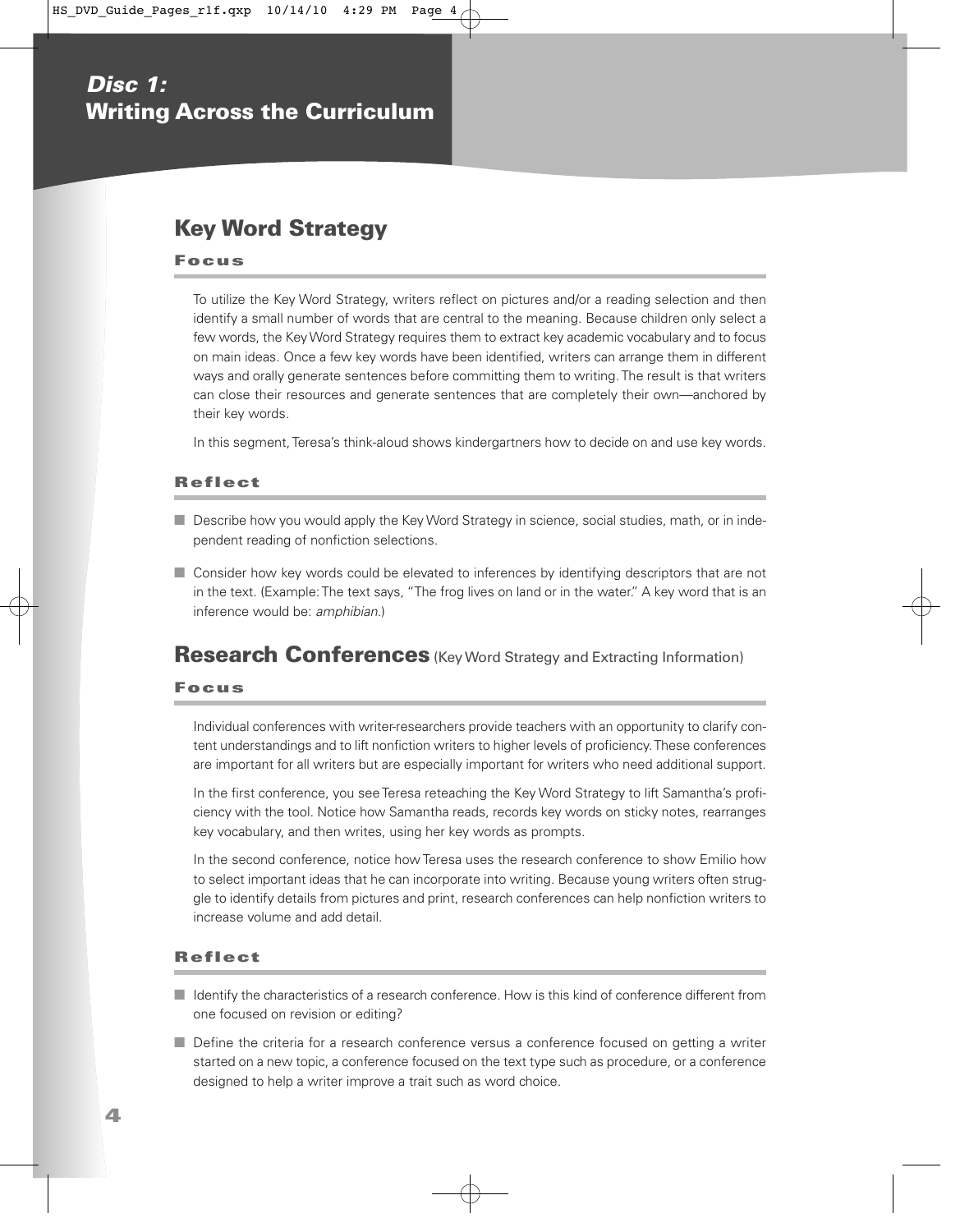# **Nonfiction Writing Across the Curriculum**

Research suggests that writing should be a natural part of every time segment of the learning day. When learners write as a natural extension of their learning, academic vocabulary is more easily retained in long-term memory and content retention is elevated. As adults we know that we write to remember, write to think, and write to reflect. Young children need to view writing across the curriculum as a gift they give themselves that will enhance and support their own learning. With this in mind, we advocate that at least five minutes of every subject area should be savored as an opportunity to use writing as a tool for reflecting on and responding to learning.

The writing done in these cross-curricular moments can take the form of letters, notes, lists, summaries, labeled diagrams, and so on. So writing in subject areas also becomes a rich opportunity to broaden the base of nonfiction text types students utilize as writers. We call these bursts of intensive writing Power Writes because they power up writers as thinkers and language users, and they naturally build writing fluency.

As you watch the following clips, be sure to notice that each Power Write begins with modeled writing in which the teacher shows writers exactly what to do and thinks aloud as the writing is constructed. The goal is to show rather than tell so that young writers are empowered to pick up their pencils and immediately emulate the writing behaviors they have just observed.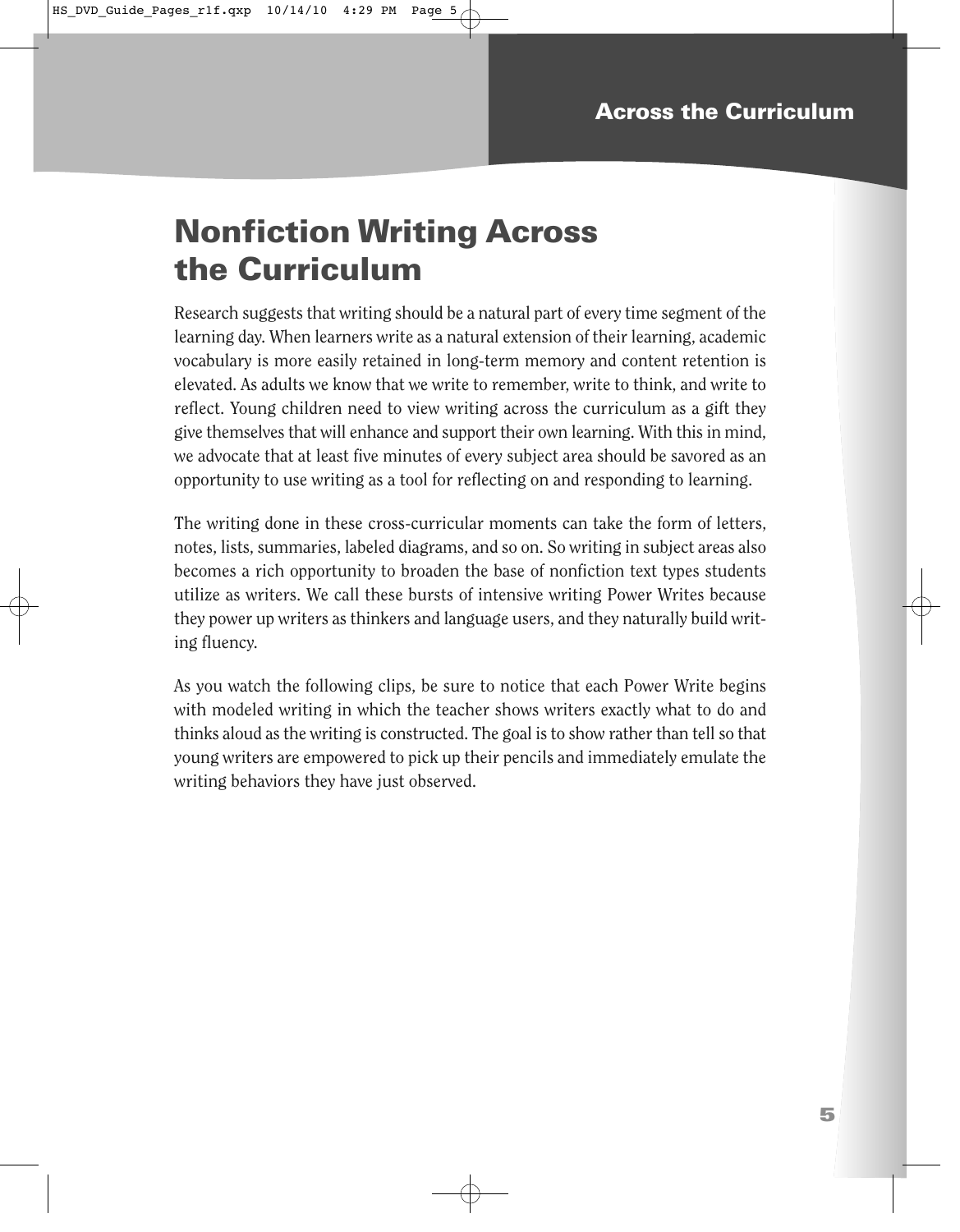## **List Poem to Summarize**

#### **Focus**

List poems are quick, strategic, and powerful as they help students focus on precise word choices to reflect their learning. The goal is to challenge writers to think of vivid sensory words and phrases and then present them in a list format. With this simple structure, young writers experience a rigorous content review while learning that their writing can sizzle with sensory imaging, specific understandings, and artistry.

Note: This lesson begins with an Alphabox that was created in an earlier lesson. The role of the Alphabox is to springboard writers as they select the specific vocabulary needed for the list poem.

#### **Reflect**

- Analyze the benefits of list poems in solidifying content understanding and improving vocabulary.
- Identify specific examples of when you could use list poems across different areas of the curriculum.

### **Math Story Problem**

#### **Focus**

When we set up situations that marry mathematical thinking with student-generated story problems, nonfiction writing and content form a powerful partnership. In this clip, you see Tony modeling how to convert a mathematical equation to narrative. This sets a stage in which writers must analyze both the problem and the text structure and then generate written text. With writing and math problem-solving as partners, mathematical relationships are better understood while meaningful nonfiction writing takes its place in yet another dimension of the curriculum.

- Describe how you might apply writing to a particular area of your mathematics curriculum.
- Differentiate the types of nonfiction writing (descriptions, explanations, procedures, responses, and so on) that might be best suited to mathematics.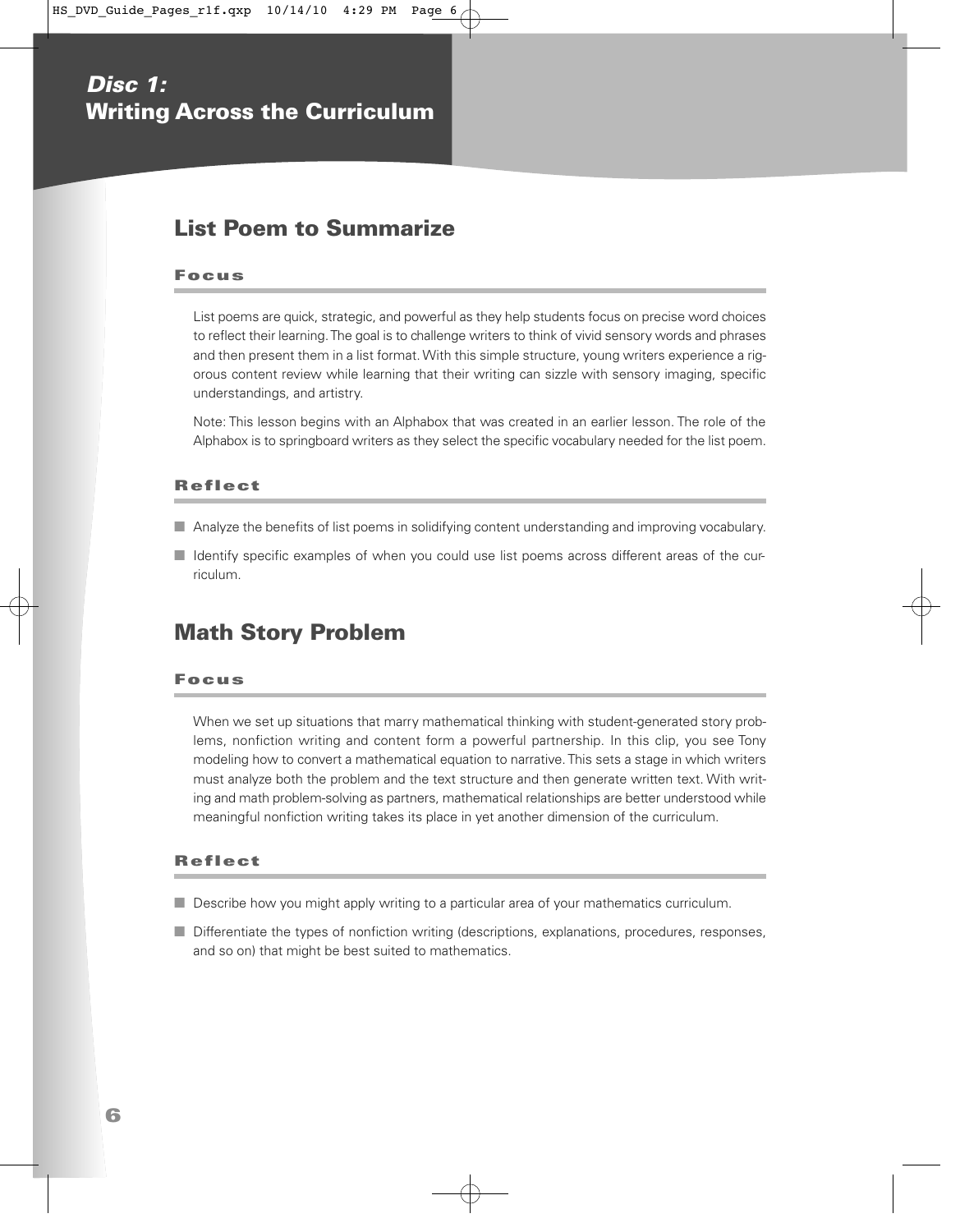## **Labeled Diagram**

#### **Focus**

Labeled diagrams are visual texts that support understanding through a sketch or drawing combined with carefully selected labels. Labels are linked to specifics in the diagram with a line or an arrow. As always, our first step is to model for students, showing them how to create one. It is extremely important that writers understand that their drawings must represent facts that are clearly supported by a text, by their observations, or by some other reliable source. In this clip, watch the way Linda directs a writer to use the text to justify the inclusion of a fact he inserted into the diagram. As always, modeling is the heart of the instruction and is followed closely by students creating their own labeled drawings.

#### **Reflect**

- Consider the lessons you are planning to teach next week. Which of them might lend itself to use of a labeled diagram? What would you ask students to create after your model?
- What ways can you think of that labeled diagrams might support learning?

### **Cross-Section Diagram**

#### **Focus**

Cross-section diagrams are tools that nonfiction writers use to help a reader envision the interior workings of animals, plants, volcanoes, and so on. In this clip, you see that the teacher begins by cutting common items like fruits and vegetables in half. This hands-on activity not only captures kids' attention, it also hones their observation skills. The graphic nature of the cross-section diagram supports visualization, and clarifies information learned from inferences and descriptions. As you coach writers, help them learn that cross sections show the interior view of something and are accompanied by labels and captions.

- List the elements of this lesson that you think would best help your students to understand and use cross-section diagrams.
- Collect an array of cross-section diagrams that you could show your students and provide as models for their nonfiction writing.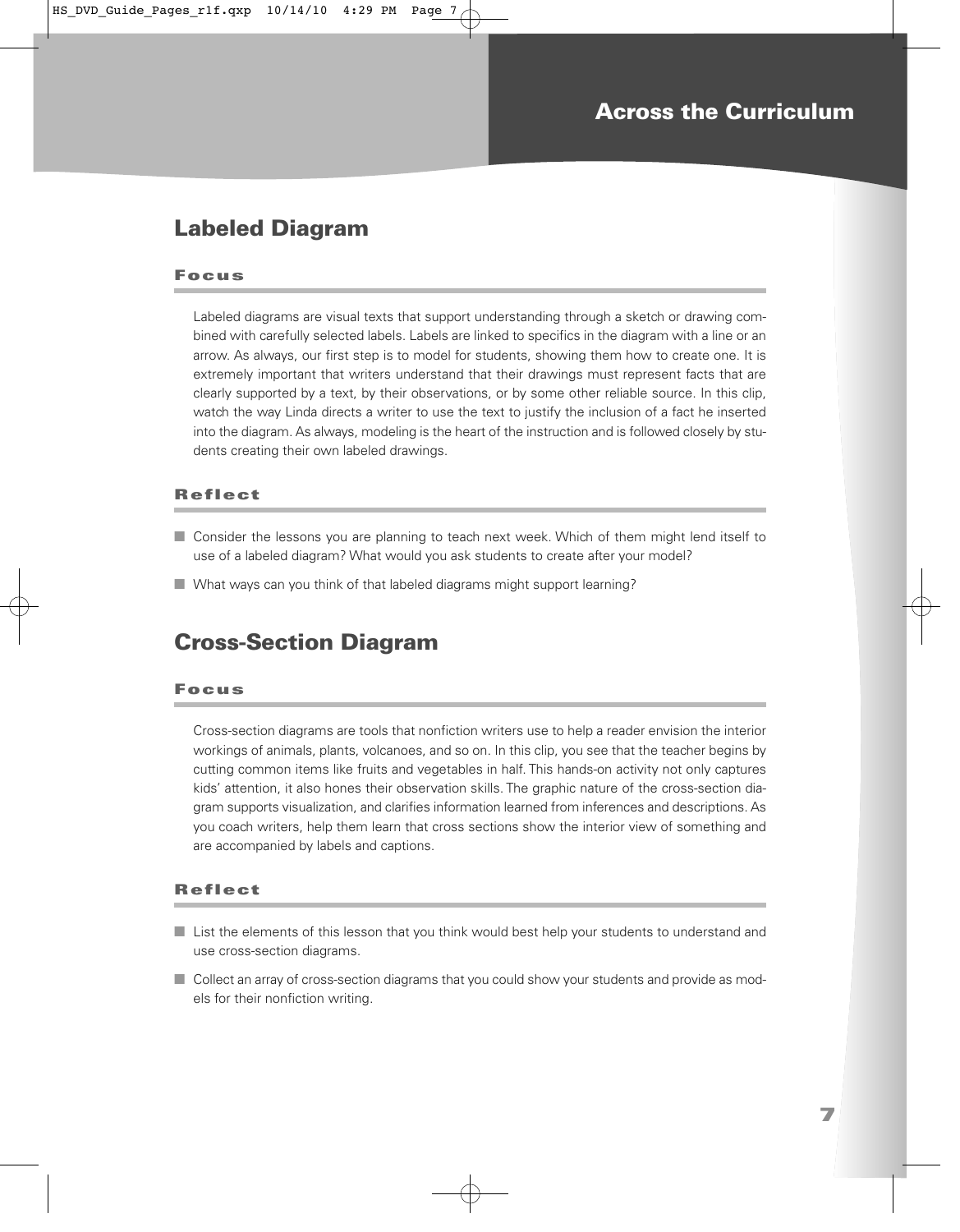## **Sticky-Note Book Review**

#### **Focus**

Sticky-Note Book Reviews provide an authentic audience for persuasive writing—their own classmates. To create Sticky-Note Book Reviews, students rate books they have read on a five point scale. Then they justify their rating. Finally, they place the sticky notes inside the cover of the reviewed book as a way to persuade someone to read the book. Children of all ages love to create these reviews and take great delight in opening a new book to find a persuasive review and decide if they are in agreement or would like to write a review showing a different perspective.

#### **Reflect**

■ Examine the relationship between a Sticky-Note Book Review and critical analysis of literature.

■ Define criteria that could be used to increase the complexity and level of thinking used in a Sticky-Note Book Review. (For example: Write a Sticky-Note Book Review analyzing a book's visuals. Write a Sticky-Note Book Review convincing someone why this book is not the best one on a topic.)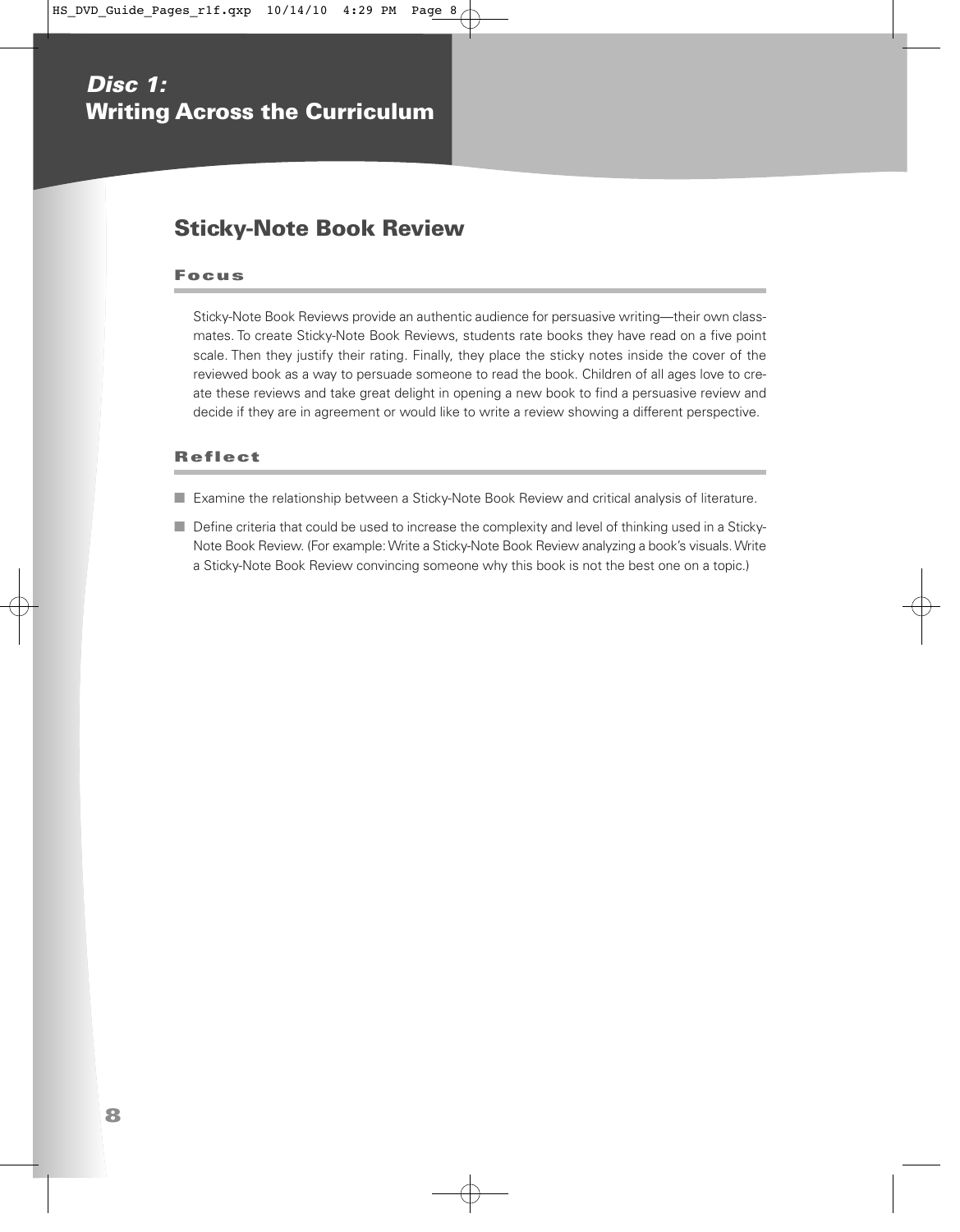# **Craft and Conventions in Nonfiction Writing**

Nonfiction writing does not need to sound like an encyclopedia! It can be richly constructed with a wide variety of sentence patterns, sizzling word choices, and interesting punctuation. To elevate young writers of nonfiction to the highest possible levels of proficiency, craft elements and rich sentence structures should be highlighted and employed in nonfiction selections just as carefully as we implement them in fiction.

With this in mind, minilessons focused on craft or conventions have a natural place in the nonfiction writing workshop or in science class as writers strive to accurately describe the lumbering gait of an elephant, the explosive force of a volcano, or the swirling action of a supercell storm. With a focus on craft, written descriptions are more precise, offer better support to visualization, and enhance relationships between the setting and the subject.

In this section you see lessons on how to open sentences with -ing words, how to focus on the setting using a sentence opener followed by a comma, and how to honor your reader with appropriate word spacing and word building. While viewing, take time to notice that modeling continues to be the first step as Linda and Teresa show writers exactly what to do and then coach them as they take over the nonfiction writing process.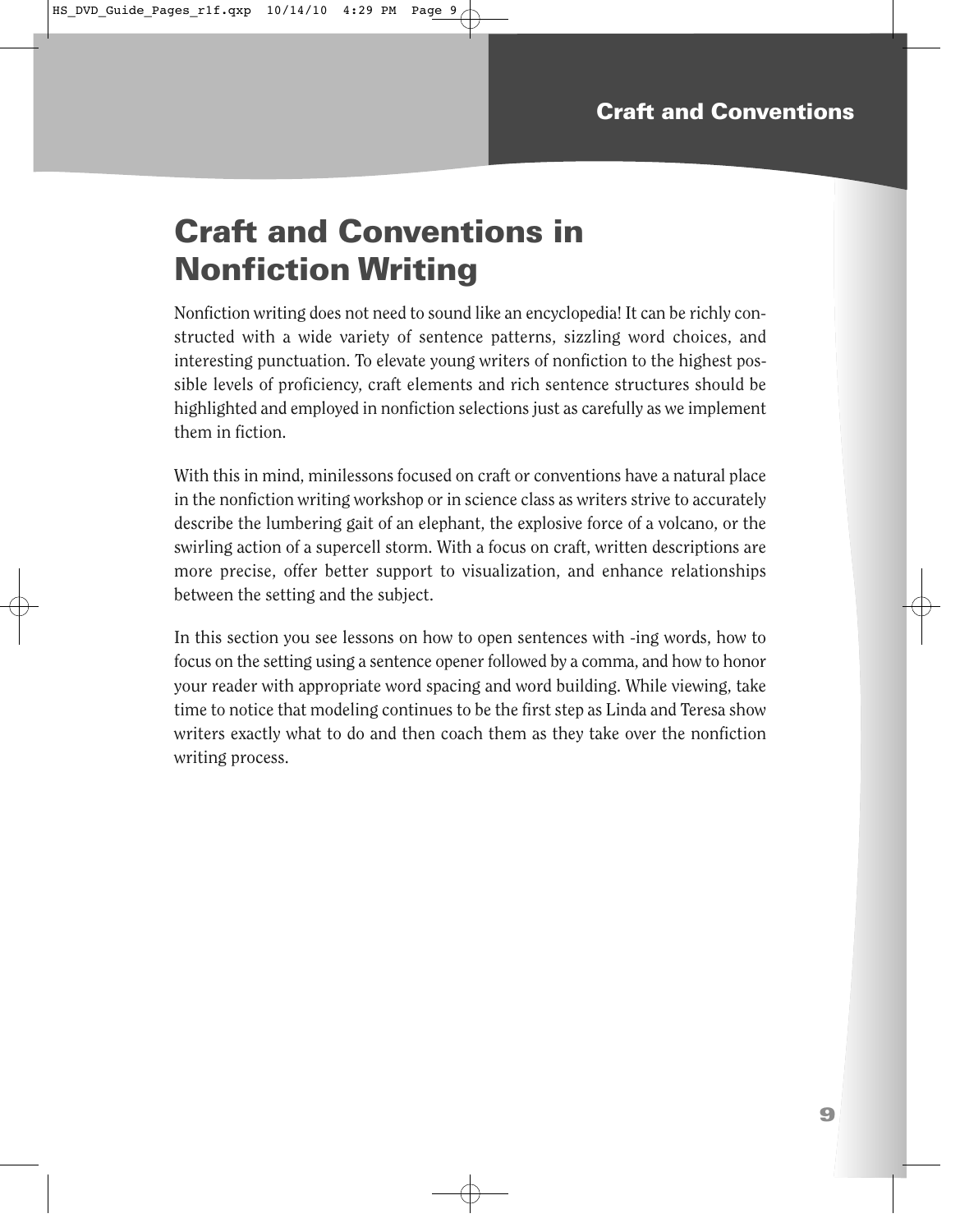## **Beginning Sentences with –ing Words**

#### **Focus**

Sentences that open with -ing words immediately draw reader attention to the action. They bring a reader into the setting and establish a sense of connection between the reader, the content, and the author. When young children learn how to recast boring sentences like Bears can growl into rich structures that begin with -ing words, suddenly they can write: Growling and roaring, the mother bear protected her cubs.

#### **Reflect**

- Identify the teaching points in the lesson that best enabled these young writers to create complex sentences beginning with -ing words.
- Compare a lesson in which writers are told what to do with a lesson in which the emphasis is on modeling and showing.

### **Focusing on Place**

#### **Focus**

When writers bring the setting to the forefront, readers are more able to connect to habitat and situations in which the nonfiction writing is set. So, it is important to note that the setting is just as important in nonfiction as it is in fiction. In this lesson, you see how Teresa scaffolds writers with a list of words and phrases that focus on place and then guides them in experimenting with different settings as openers for their sentences. Notice how the students experiment orally before committing their thoughts to writing.

- Analyze a basic sentence like, The tiny caterpillar eats and identify at least five sentence openers that would focus on place and enhance the sentence.
- Formulate a list of openers that focus on place as a poster that you can use with students.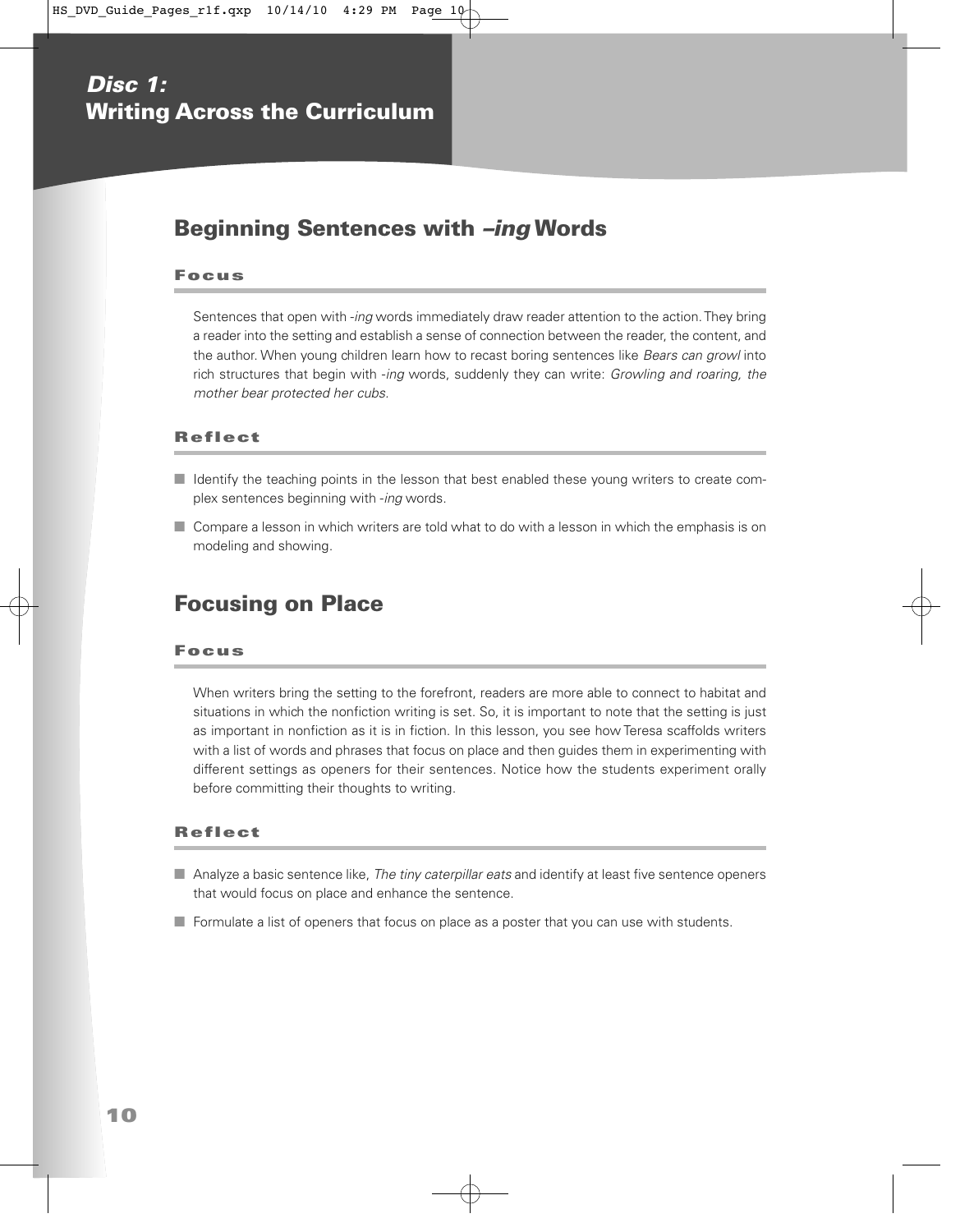## **Inserting an Interrupter**

#### **Focus**

An interrupter adds information to a sentence, clarifying or restating in a way that offers a reader deeper meaning. Here is a basic sentence without an interrupter: The bear crawls from his den. With an interrupter added right after the subject of the sentence, suddenly the sentence is complex and far more engaging to read. The bear, hungry from his long winter sleep, crawls from his den. This powerful structure allows writers to clarify and extend meaning using a sentence format that greatly enhances sentence fluency. As you watch this clip, notice how Linda uses a pocket chart and sentence strips so students can manipulate model sentences before they create their own.

- Summarize the steps for inserting an interrupter into a sentence.
- Formulate several basic sentences and corresponding interrupters that you could utilize with your students. You may want to consider making the interrupter a different color.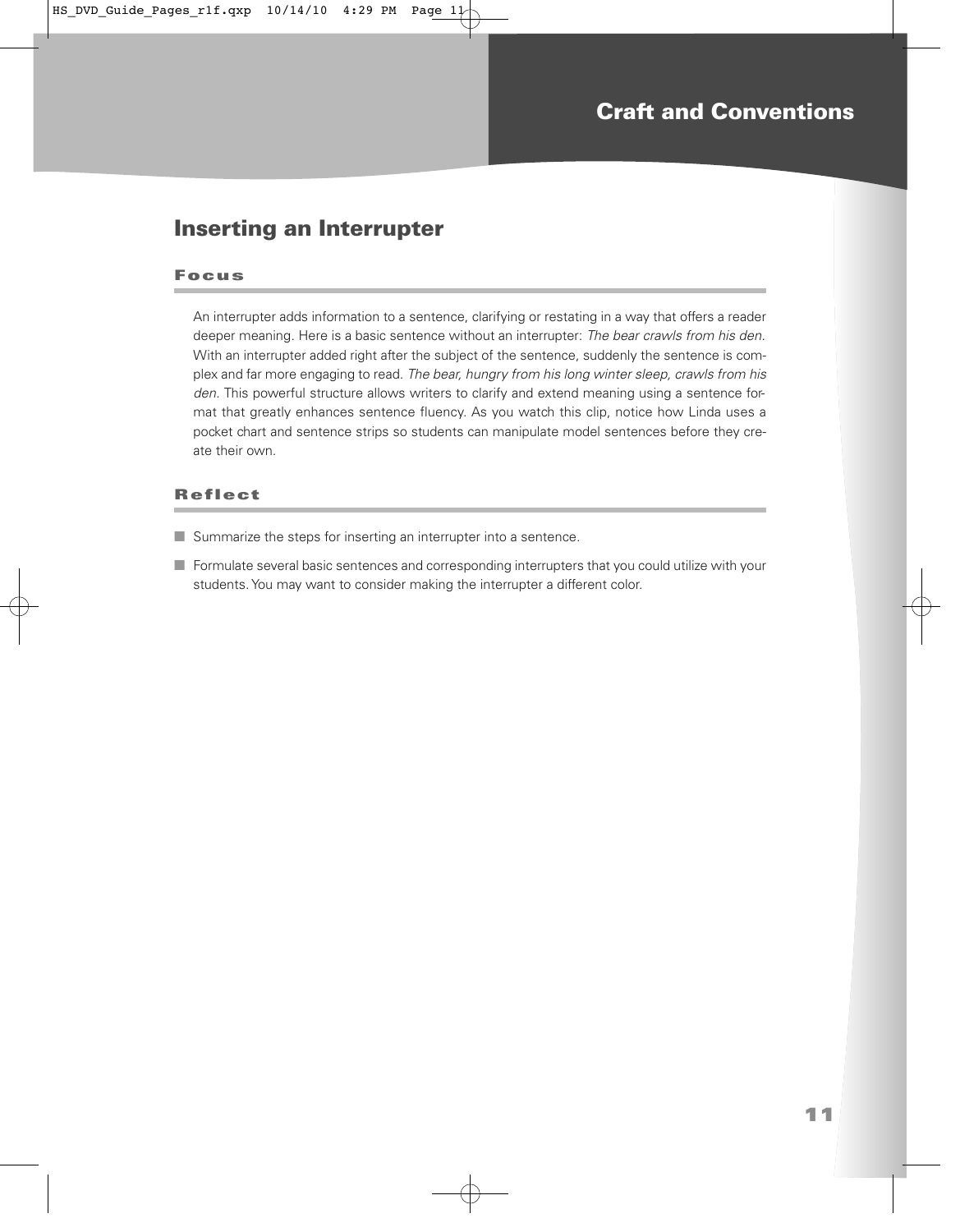## **Word Spacing**

#### **Focus**

In this lesson, you see how an ongoing list of conventions that have been addressed in previous minilessons supports writers as they create nonfiction drafts. It is important to notice that this group has been gathered because spacing has been a challenge for them, so more modeling of how to insert spaces between words is an important intervention to assure their continued growth with nonfiction writing. Frequent review of the conventions students know—with the regular addition of new ones to challenge and enrich writing expression—will keep students' nonfiction writing fresh, alive, and reader-friendly.

#### **Reflect**

- Identify the benefits of keeping visual lists of conventions where writers can easily see them while they are drafting.
- Imagine your students in six months. What conventions would you want them to be sure to control in everyday writing?

## **Word Building**

#### **Focus**

As with all nonfiction writing, an intriguing topic provides the perfect context for stretching words and crafting text. Stretching words helps emergent learners to realize that the same phonetic principles apply in nonfiction writing as in other forms of print in their learning lives. In the beginning stages, spelling accuracy is secondary to helping writers move along using the sounds they know so they can focus on meaning. While word walls and alphabet strips are certainly helpful tools, a Picture-Alphabet card helps emergent writers identify specific letters that link to the sounds they hear when stretching words. In this lesson, notice how Teresa models how to stretch words out, listen for the sounds, and use the Picture-Alphabet card as a scaffold for sound-symbol linking.

- Identify tools that help your writers independently construct words and focus on messages rather than waiting for you to come and spell words as they are drafting.
- Assess the potential of a Picture-Alphabet card in helping your nonfiction writers work independently while crafting nonfiction texts.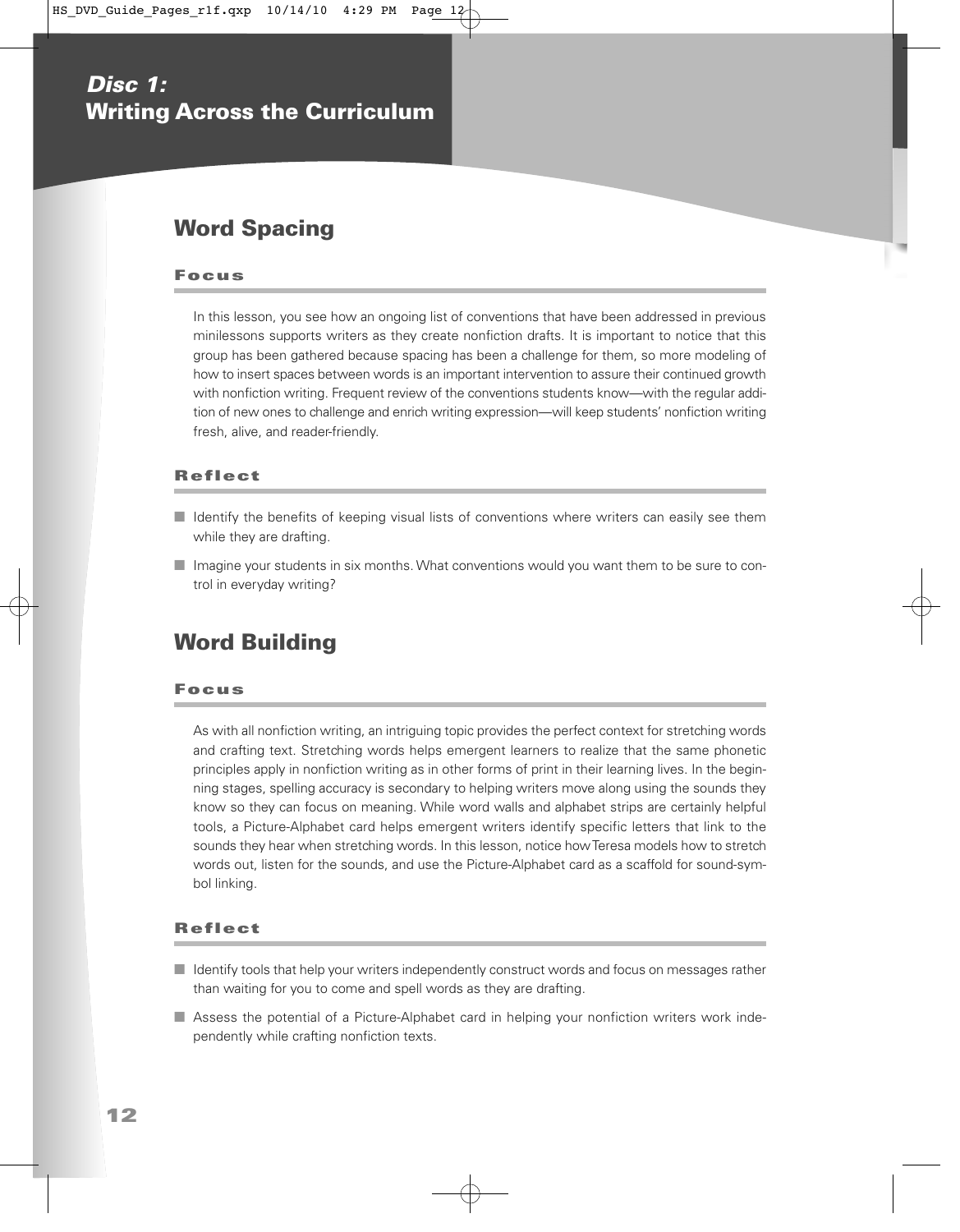# **Disc 2**

# **Guiding Extended Writing Units**

**Disc 2** follows a grade one-two combined classroom through an extended writing unit on frogs, beginning with a class report and culminating in individual reports. It ends with a brief recap of a kindergarten unit on persuasive writing.

# **Class Report**

Report writing is an important skill that students need to develop as they progress through their schooling. In order to successfully master this writing form, students require multiple demonstrations in whole-class, small-group, and individual settings and ample time for research. The teaching demonstrations focus on the traits of good report writing—the structure and various text features that constitute a good report—and are tailored to the needs of the class. The research opportunities encourage students to inquire, question, discuss, and gather facts in a supportive and collaborative environment. Good teaching and supported learning lead to successful report writing.

In this section we look at Noemi's grade one and two students as they research to construct a class report on frogs. In constructing the class report, Noemi's students use a class R.A.N. chart and research stations as a means of collecting, organizing, and questioning information gathered. Throughout the research process the teacher provides demonstrations based on the needs of the students. The students then publish and share their report. The sharing of the class report is pivotal as it gives the students the opportunity to reflect on the traits of good report writing. This in turn provides them with the scaffolds necessary to independently write their own reports on topics of interest.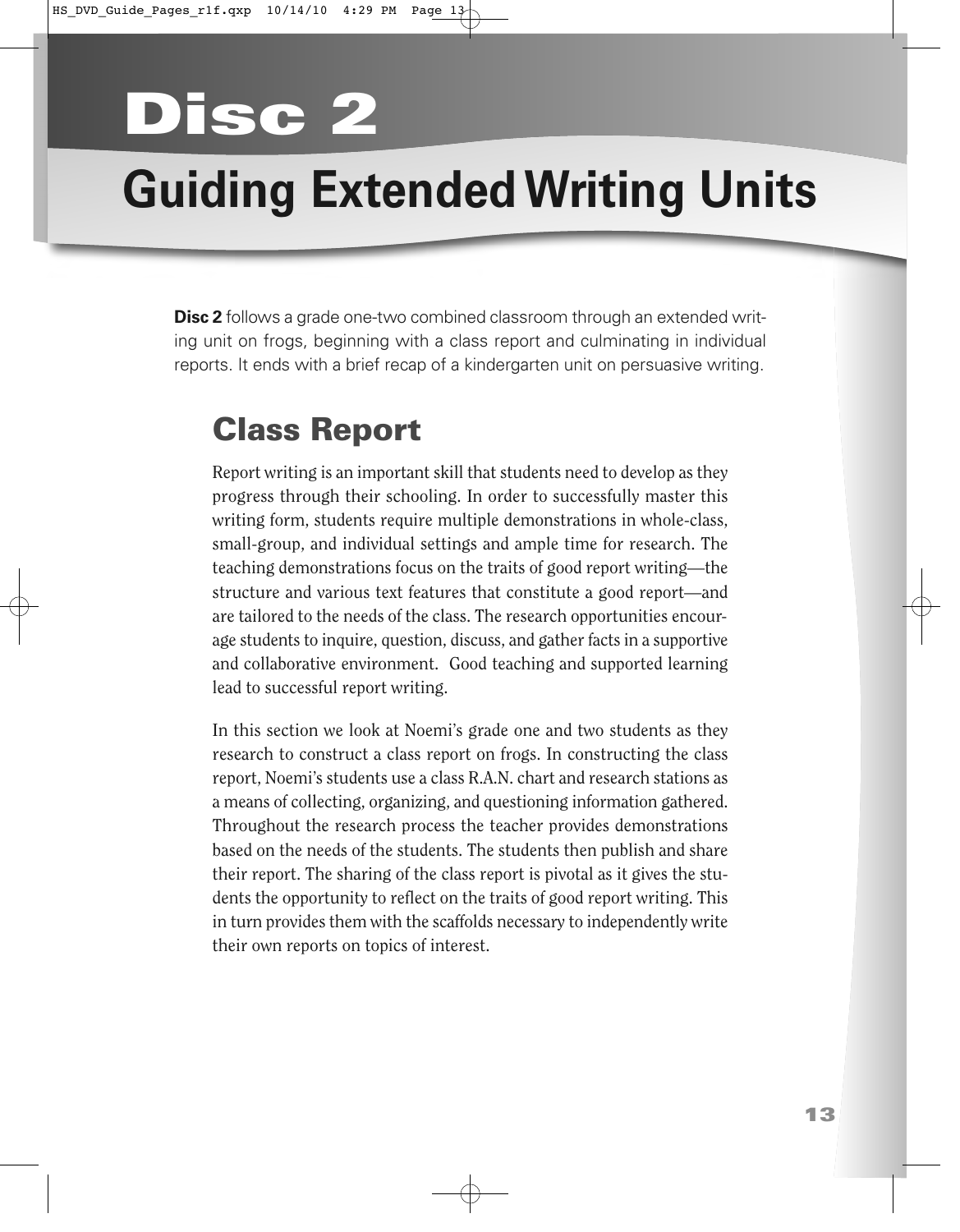## **Using the R.A.N. Chart**

**T**he first section of the Class Report video is devoted to presenting a strategy for reading and analyzing nonfiction, or the R.A.N. Writers use this excellent tool when researching a specific topic to help organize their thinking before writing for either class or individual projects. The chart is used throughout the research project to record and categorize information on the go. Researchers collect information and organize their ideas on the R.A.N. chart to make their thinking visible. The R.A.N. helps writers in two critical ways: first, to be aware of and critically examine their thinking, and second, to organize their research information in preparation for writing.

#### **Recording Prior Knowledge: What we think we know**

#### **Focus**

It is important to acknowledge that even the youngest students may possess background knowledge on a given topic. In this segment you watch Noemi's students as they discuss their prior knowledge of frogs. Here you see Tony using the R.A.N. chart as a means to record students' thinking on frogs. Notice the way that Tony models how to record information onto a sticky note and place it in the correct category, guiding students to do so themselves.

- Why do you think Tony has limited the students to only recording their favorite or best fact?
- What could you do if your students had little or no background knowledge on a topic?
- How do the symbols next to both the headings and the categories help the students?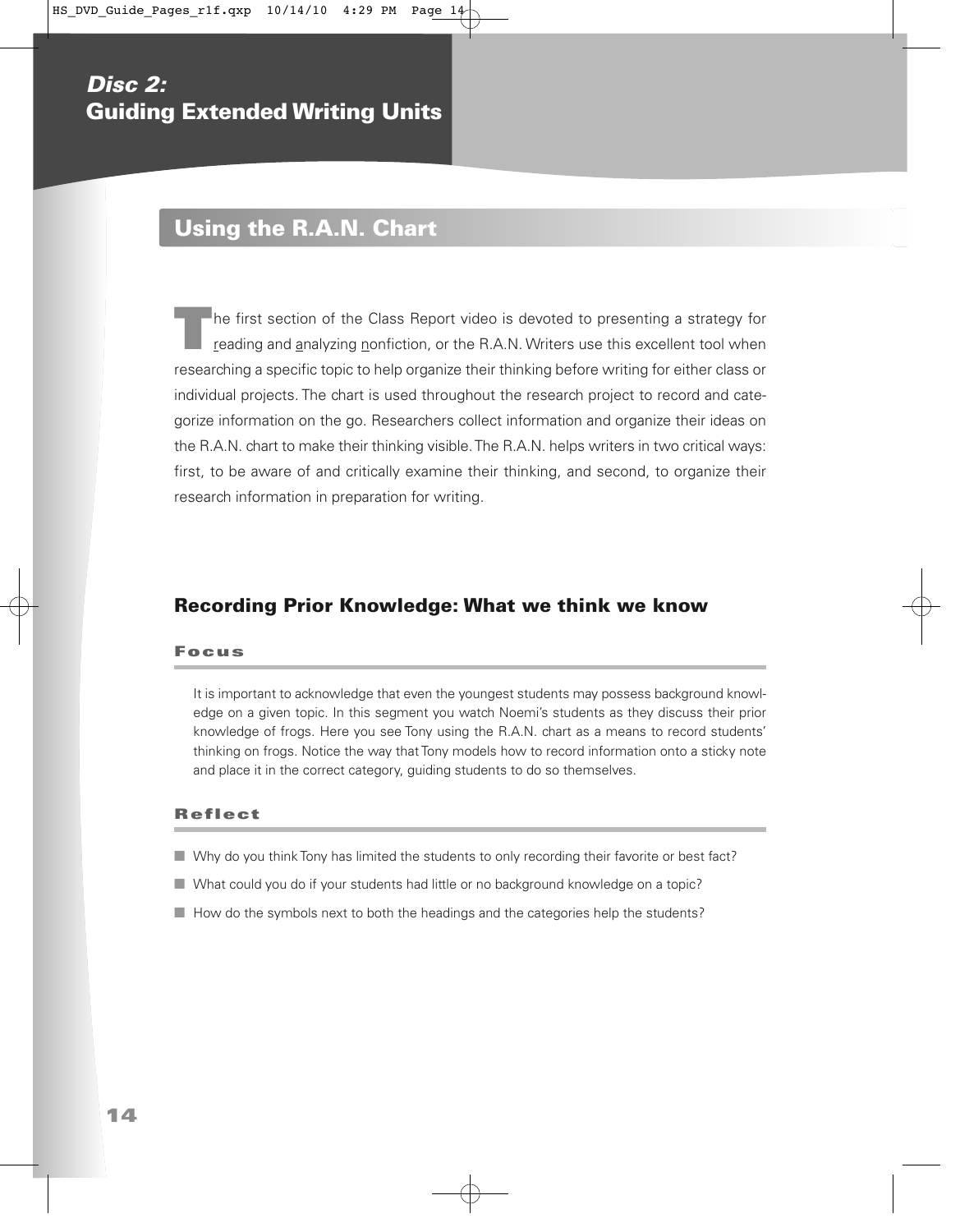## **Using the R.A.N. Chart**

#### **Confirming Prior Knowledge: Yes, we were right**

#### **Focus**

In this segment, the importance of factual accuracy is conveyed as each researcher is given the responsibility for confirming his or her own prior knowledge through research. Look for the way Tony shows students how to move the sticky note from one column to the next.

#### **Reflect**

- What are some ways you could encourage students to provide evidence in confirming their facts?
- Notice how Tony used the word "some" in his background knowledge that makes his fact more likely to be confirmed. What are some other clarifying words you could get students to use to ensure that their background knowledge has a greater chance of being confirmed?

#### **Recording New Facts: New learning**

#### **Focus**

Having students research to locate new information is an important component of writing a class report. Here you see Tony demonstrate where to put new learning onto the class R.A.N. chart. Notice how Tony reminds the students to think about their prior thinking when researching.

- How will the use of a different colored sticky note for this category assist the students' thinking?
- Why is it important to demonstrate using key words when recording new information?
- Why does Tony ask the children to record only their best or favorite fact onto the class R.A.N. chart?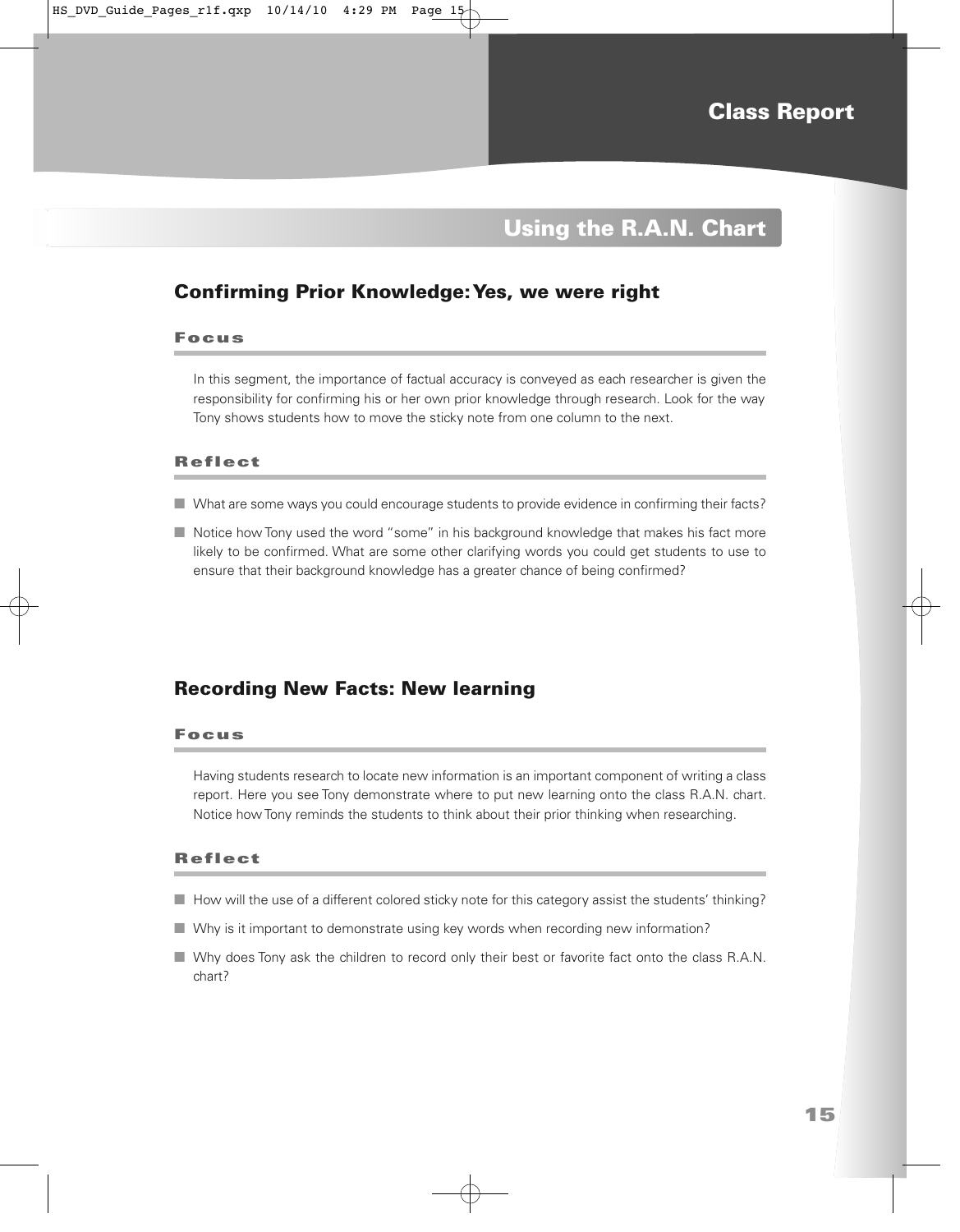## **Disc 2: Guiding Extended Writing Units**

## **Using the R.A.N. Chart**

### **Correcting Misconceptions: We don't think this anymore**

#### **Focus**

In addition to finding information to confirm their prior knowledge, students also need to notice researched information that contradicts any information they thought was a fact. In this segment, Tony demonstrates where to place this information on the class R.A.N. chart. Watch for the way Tony makes recognizing that his background knowledge was incorrect into something positive.

#### **Reflect**

- Why is it important for students to articulate why they have changed their thinking?
- What would you do if a child didn't recognize a misconception they had on a given topic?
- What are some further ways you could help students understand the concept of misconceptions?

#### **Raising Questions: Wonderings**

#### **Focus**

One way to assure learners' engagement with information and ideas is to teach them to wonder about them. Learning doesn't stop with gathering, recording, and evaluating facts. True learning requires making facts part of ongoing understanding of and curiosity about a topic. Pay particular attention to the way Tony demonstrates how to use key words to raise specific wonderings. Notice how he first models how to raise a wondering and then gives students an opportunity to raise their own wonderings.

- What additional demonstration and learning experiences could you provide your children to help them raise wonderings?
- How could you assist students if some of their wonderings are not answered when they research?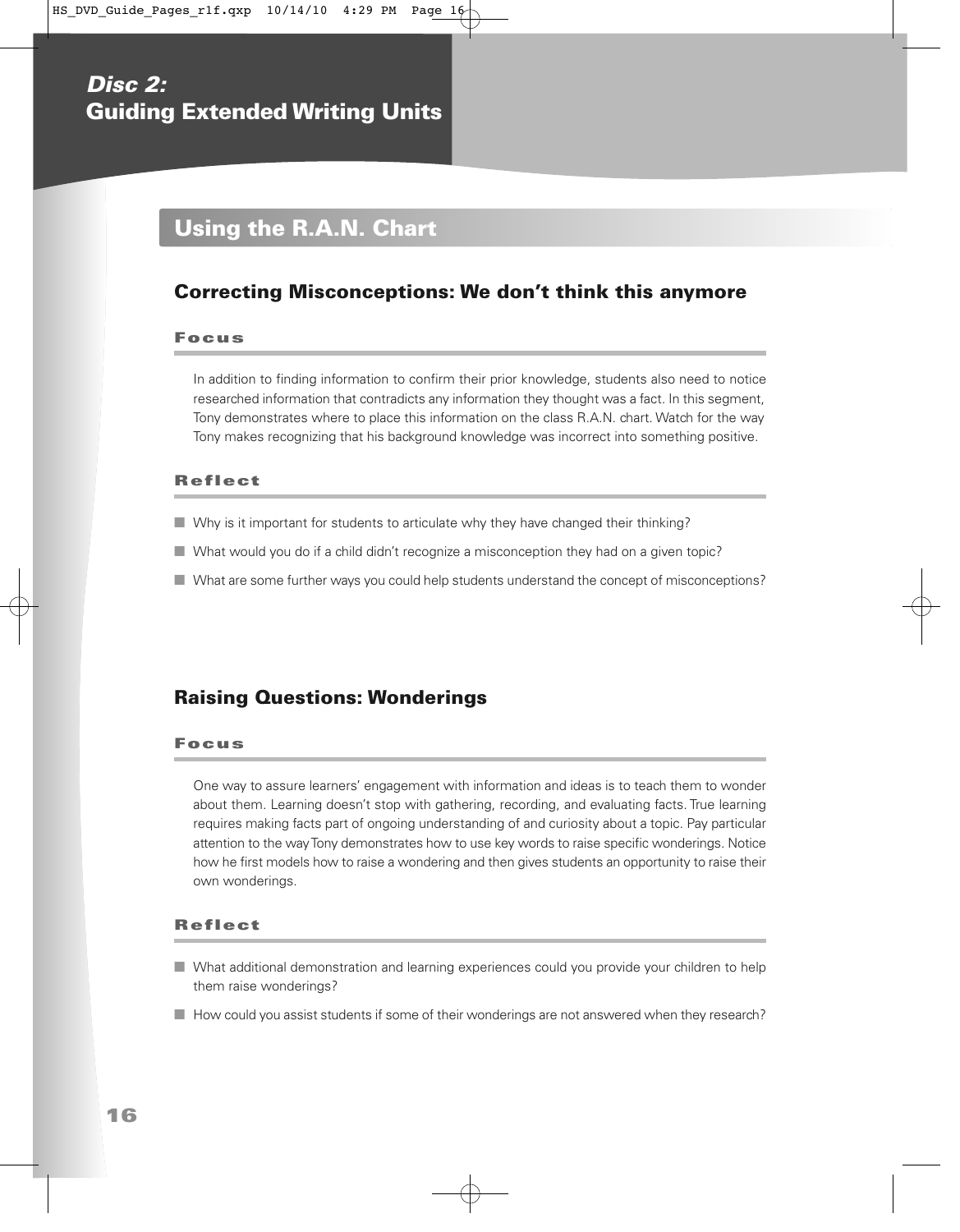## **Working at Research Stations**

**Research stations are an excellent way of getting students to be actively engaged in** locating information. They are a dynamic and interactive way for students to search, question, and locate information from a variety of sources. In addition, research stations are a particularly effective means of organizing the resources you have gathered for classroom research. Not only do research stations provide specific locations for specific topics, but also they allow you to disperse resources across several areas of your classroom to provide spaces in which writers can productively engage with a variety of media tools to collaborate, share information, and learn together.

#### **Focus**

In this segment, Noemi's students are given an opportunity to actively research to confirm prior thinking, locate new facts, identify misconceptions, and raise wonderings about frogs. You see Tony show the students the various stations and you watch students become active and inquiring researchers.

- What are the advantages of setting up a task management board similar to the one shown in the clip?
- What management strategies would need to be in place to ensure that research stations run smoothly?
- What could you do to make sure there are adequate resources available for students when they go to research stations?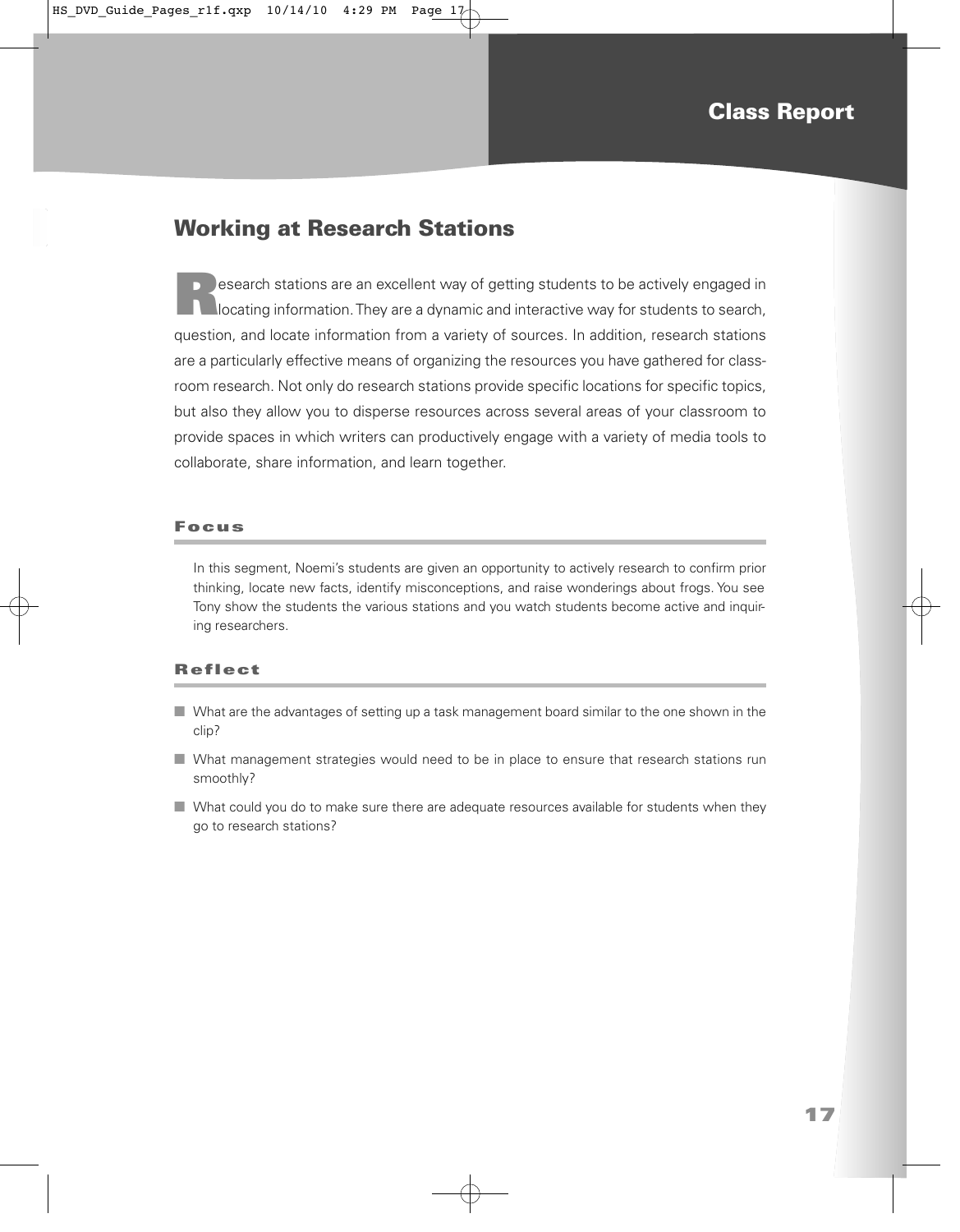## **Providing Scaffolds**

**F**ocused teaching enriches children's understandings of how to effectively write a report. Teaching demonstrations during whole-group instruction focus on key skills and elements of report writing such as purpose, ideas/research, organization/text features, language/style and conventions and presentation. Follow-up small-group and individual sessions reinforce, reteach, or extend these understandings.

In the next sections, we watch three teachers provide three different types of scaffolds: whole-class support, small-group support, and individual support. Supporting students in these ways ensures that the needs of all students in the class are being met. The use of pre-assessments together with ongoing monitoring sheets and individual rubrics will help identify these needs.

### **Whole-Class Minilesson**

#### **Focus**

In this next segment, Noemi's class discusses the ingredients of a great report in preparation for writing their own reports. Through their examination of a mentor text, students are able to identify the key features they want in their class report—and, at a later stage, in their own reports. Watch for the way Tony encourages the students to discover these ingredients rather than simply explaining what they are.

- Apart from this demonstration, what are some other important minilessons that a teacher would need to provide to help students write an effective report?
- Why is it important to chart the students' responses?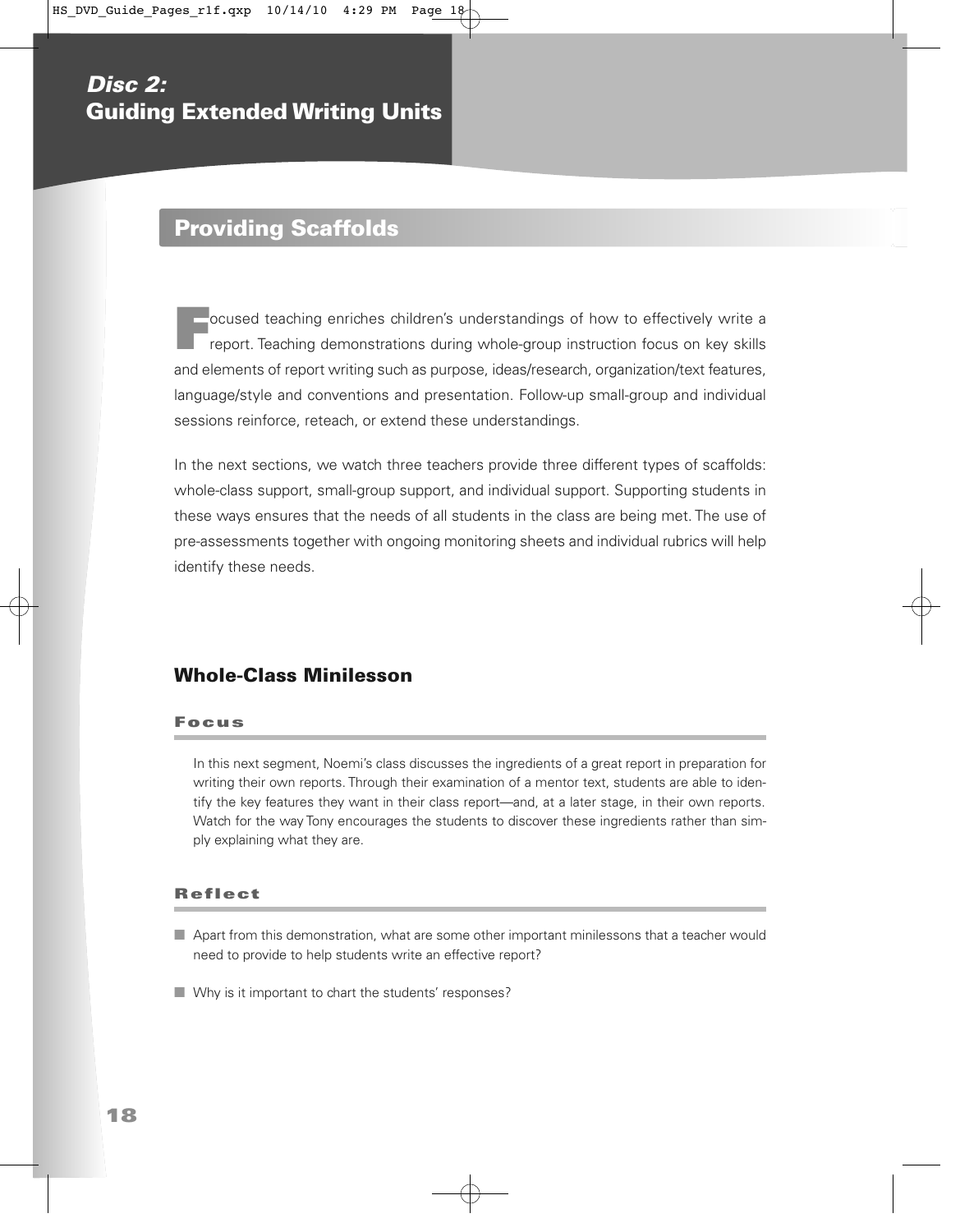## **Providing Scaffolds**

#### **Small-Group Lesson**

#### **Focus**

Here you see Linda provide some of Noemi's students with a small group lesson on using conventions. These students have been brought together because of a common need to learn how to use spaces between words when recording information. Look for the way Linda encourages the students to identify why leaving spaces is so important, and then demonstrates how she leaves spaces when she writes.

#### **Reflect**

- What strategies does Linda use to assist the students leave spaces?
- How might this lesson look different if the students still struggled with using spaces correctly?
- How would you best identify the needs of your students so that you can provide focused small group instruction?

#### **Conferencing**

#### **Focus**

In this clip Tony is working with Adam on adding details to his report on turtles. Adam has struggled with this strategy so Tony has decided to give Adam an extra layer of support through one on one instruction. Notice how Tony gets Adam to use a web organizer to expand his thinking.

- Why is it important to keep these conferences brief?
- What would the next steps be if Adam still struggled with this strategy?
- $\blacksquare$  Is it necessary to conference with all students individually?
- What kind of monitoring procedures would help you identify the individual needs of your students?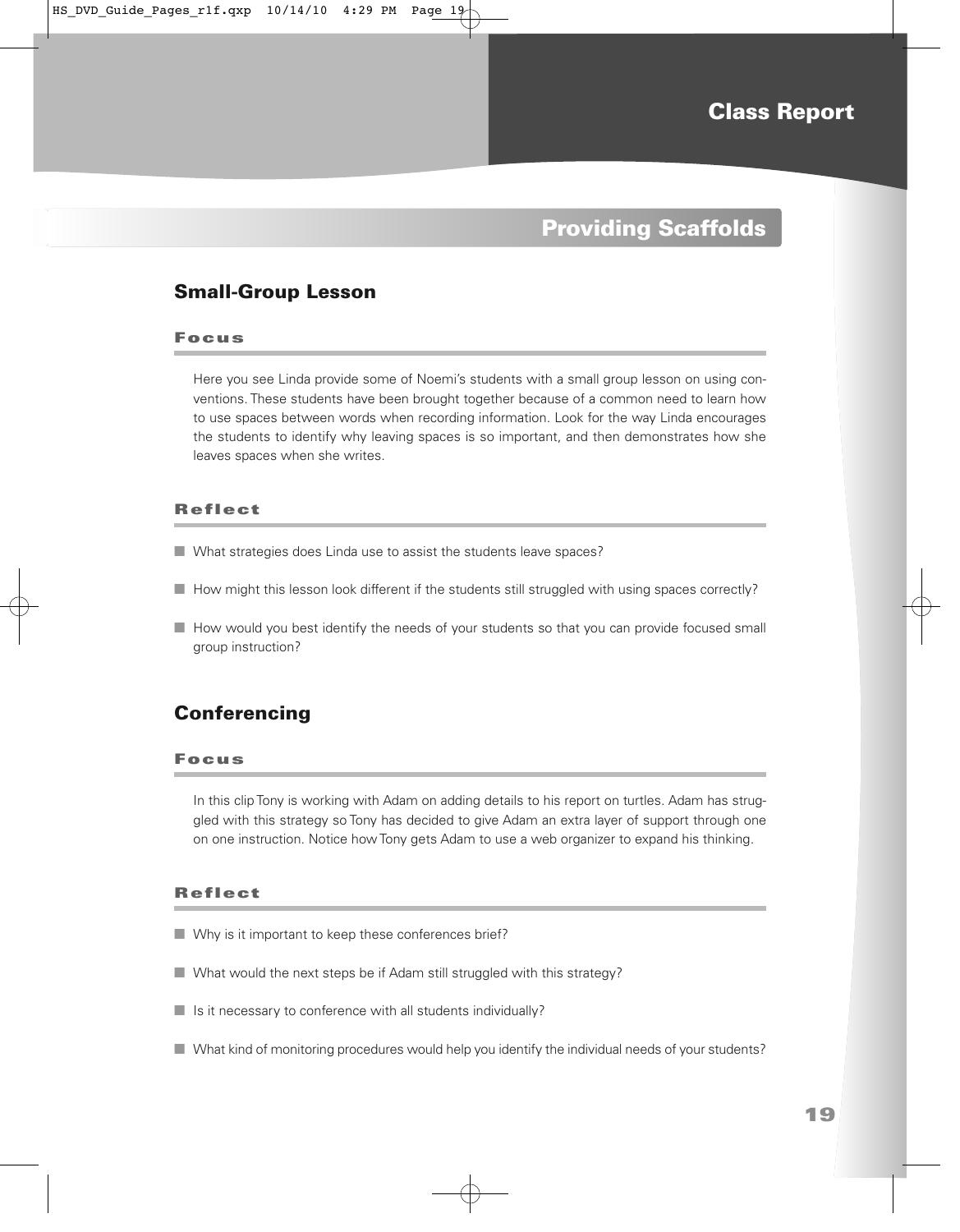## **Publishing, Sharing, and Reflecting**

**E**nabling children to take their writing to publication gives them a sense of accom-<br>plishment and pride. Seeing their research in a polished format demonstrates the fruition of their hard work. It is a time for celebration. When publishing the class report, it is important that all students have in some way contributed to the publication. Sharing and reflecting on their published piece helps students internalize the key features of a report and transfer this knowledge to writing their own reports. The published report is a wonderful resource for students to refer back to when writing their own reports.

#### **Focus**

In this segment, Noemi's children share and reflect on their class report on frogs. Watch how Tony gets them to reflect on the features they have used to make their report so wonderful. Look for how engaged the children are when they read back their report in a small group.

- What are some other ways the students could publish a report apart from making a big book?
- What are some different ways the students could reflect on their achievements apart from whole class discussions?
- What management strategies would you need to put in place so that all children have a voice when sharing and reflecting?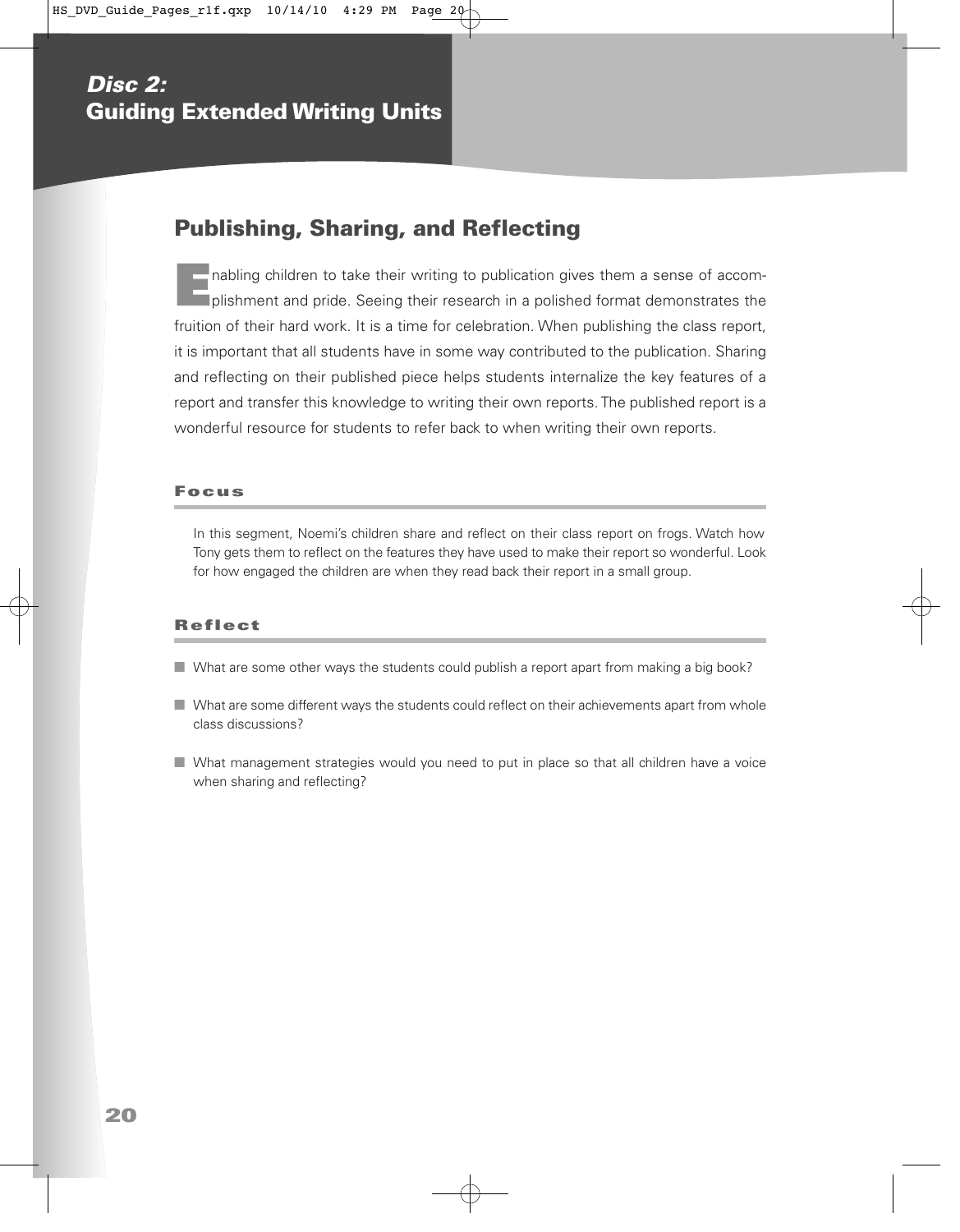## **Individual Reports**

**O**nce the class report has been published and shared, it is important for students to incorporate their understandings on report writing into their own writing lives. This gradual release of responsibility now puts the students in the driver's seat with the teacher there to provide support as needed. The children's ability to successfully write their own reports will be a strong indicator of further projects that the teacher will need to provide to solidify and strengthen understandings.

In this section, we look at Noemi's grade one and two students as they research to construct their individual reports on different animals. Writers apply their understandings about report writing from their class project on frogs to their own pieces on an animal of their choice. In constructing their reports, Noemi's students use research notebooks and personal R.A.N. charts to record and organize their findings. They work collaboratively at research stations to collect, organize, and question the information they gather about their particular animals. As with the class report, throughout the research process the teacher provides demonstrations based on the needs of the students. These demonstrations will be in whole-class, small-group, and individual settings. The students then publish and share their reports.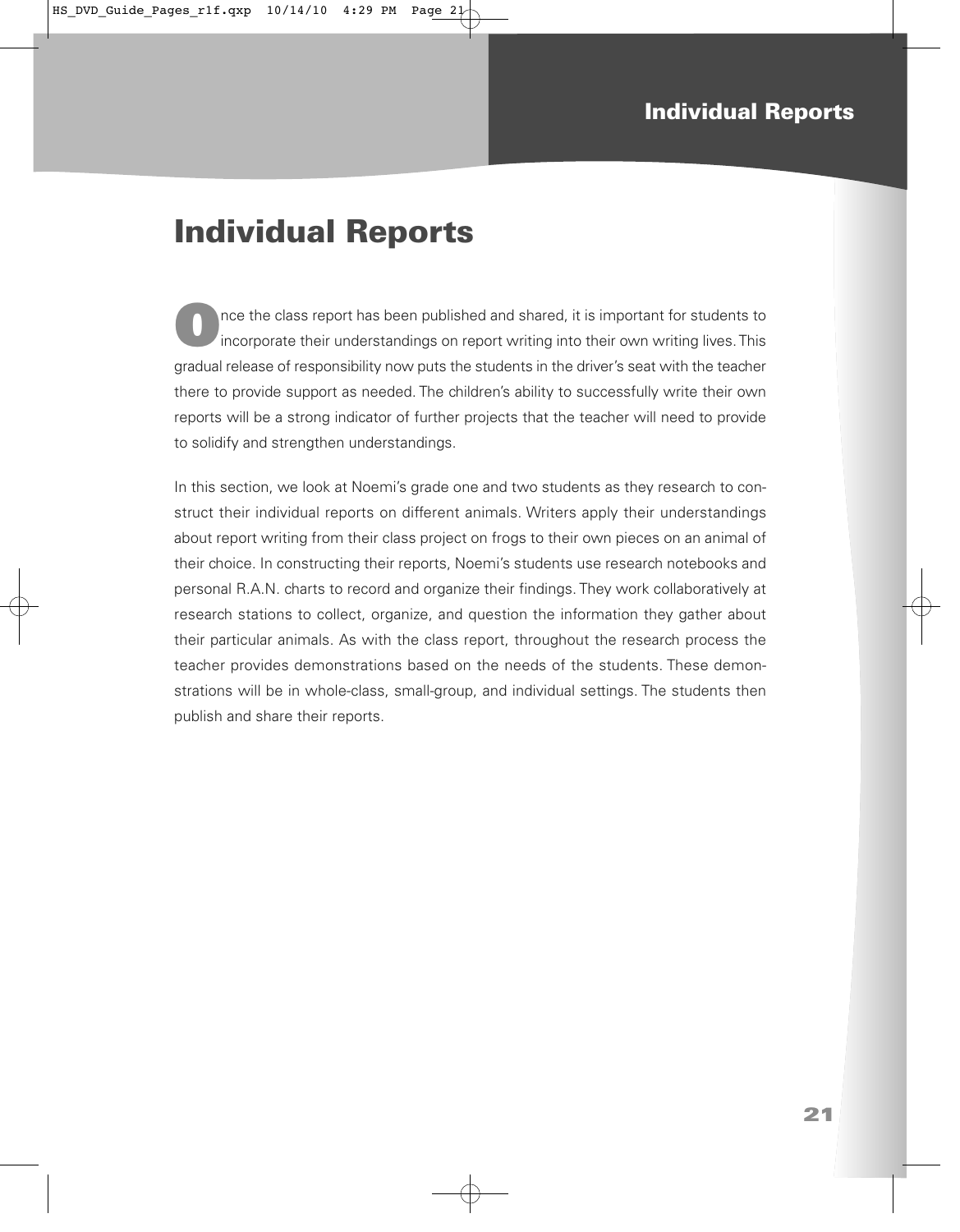## **Selecting Topics**

#### **Focus**

The first step for children in writing their own reports is to select a topic. In this clip, Noemi shows writers the animals they can explore and talks students through the process of making their topic selections. Once the students have circled their preferences from one to four, Noemi gives students one of their first three choices. Look for the way Noemi encourages the students to explain why they want to study a specific animal.

#### **Reflect**

- What are the advantages of giving children a topic selection sheet?
- What would you do if none of your students wanted to study a particular animal but you had already gathered resources?

## **Researching**

#### **Focus**

As with the class report, students need opportunities to research. Here you see Noemi's students researching the different animals they have selected. Listen for the types of questions Noemi asks the children to help them think deeply about what they are finding. Look for the opportunities the students get to observe, read, discuss, reflect, and write.

- How might writer-researchers look in your classroom?
- What management strategies do you think Noemi had put in place to make these research opportunities successful?
- How do you think varied research opportunities would help your students as nonfiction writers?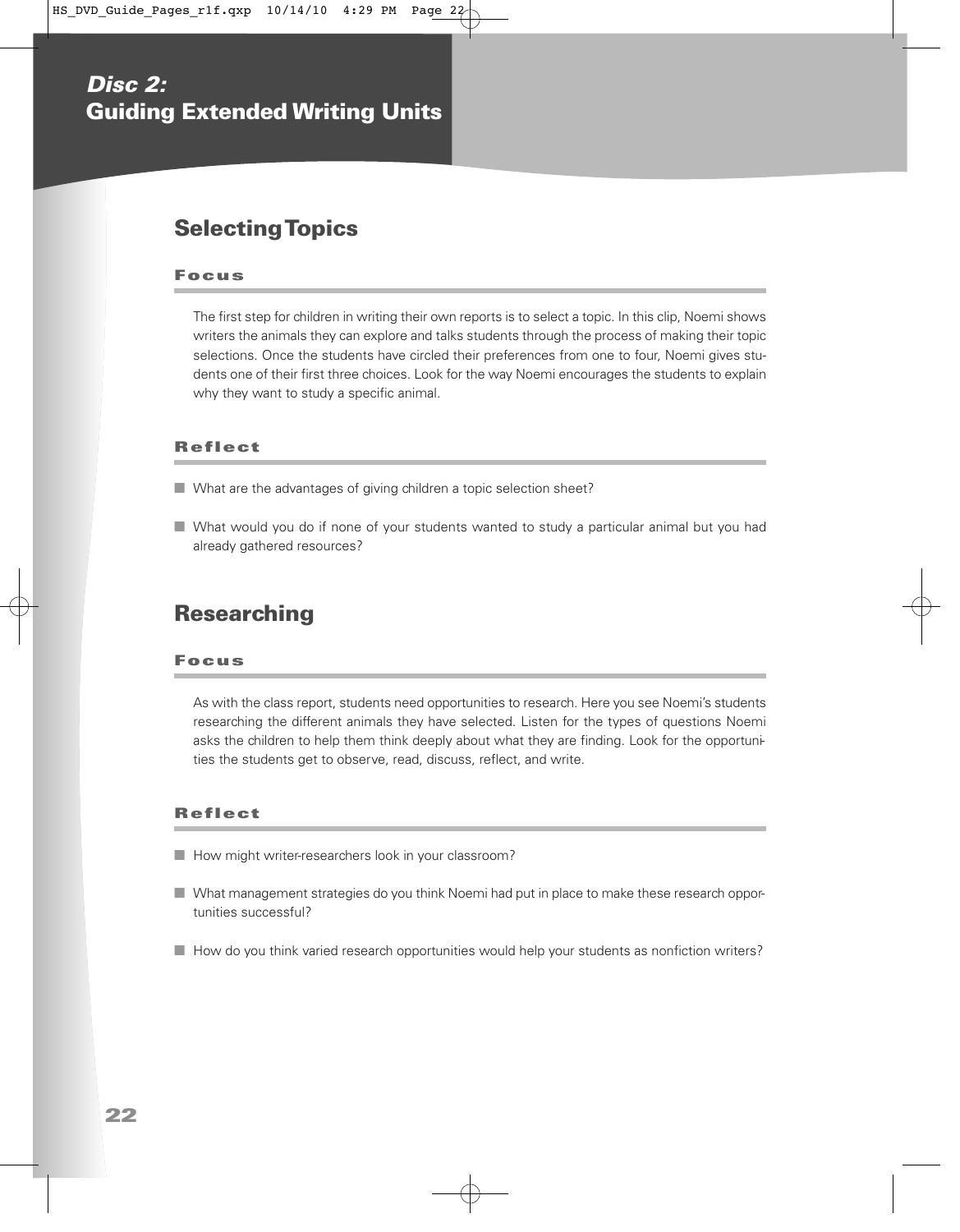## **Writing and Editing**

#### **Focus**

As with the class project, students need ongoing support as they draft, revise, and edit their own reports. Through whole-class, small-group and individual instruction, the teacher is able to ensure that the needs of each student are being met. This clip looks at the importance of providing ongoing support throughout the writing process.

#### **Reflect**

- How do you currently provide support for your students when they independently research and write?
- How could you provide additional support for your students?
- What are some of the challenges of giving tailored instruction to your students and how can you best overcome these challenges?

## **Publishing, Sharing, and Reflecting**

#### **Focus**

Giving students an opportunity to publish and share their individual reports makes them feel like real writers. It gives them a sense of achievement. In this section, you see Noemi's children share their reports in pairs.

- How do your students currently share their published work?
- What is the advantage of having the students share their reports in pairs rather than in front of the whole class?
- What are some questions you could model to help students effectively share their reports with each other?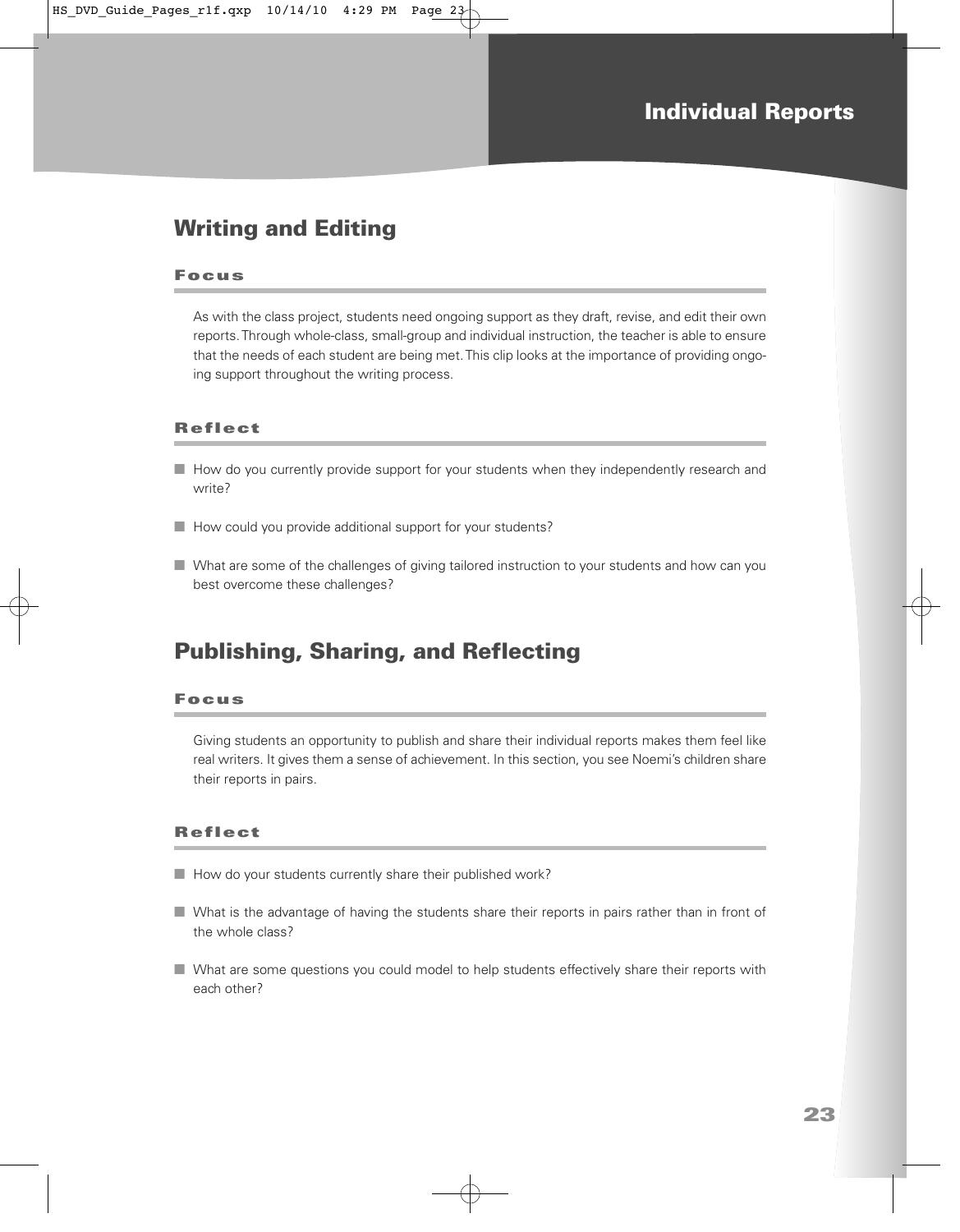## **Persuasive Texts**

**A** part from report writing, there are many other text types that students need to know to be confident in writing. Persuasive writing is one such text type. Traditionally persuasive writing has been left until later years, but in order for students to successfully learn to put across their own point of view and to use evidence to support their thinking, they need experiences from the very beginning of their schooling. As with report writing, students require ongoing demonstrations focused on the traits of good persuasive writing in whole-class, small-group, and individual settings. Apart from ongoing instruction, students also require frequent opportunities to share, celebrate, and reflect on their achievement at writing persuasive pieces.

In this section, we look at Melissa's kindergarten students as they reflect on their class book and discuss the process they went through to complete their class project. We then listen to the children as they reflect on their individual persuasive books. Finally, we watch pairs of students sharing and celebrating their published pieces.

## **Class Book**

#### **Focus**

In this clip we see Melissa reflecting with her students on their class book about going to bed early or staying up late. Listen for the language Melissa uses to help her students process the traits of good persuasive writing. Watch for the way she invites particular children to share their thinking.

- Apart from the topic of bedtime, what other topics would be suitable for kindergarten students to explore?
- How does this clip challenge the notion that persuasive writing is too difficult for kindergarten students?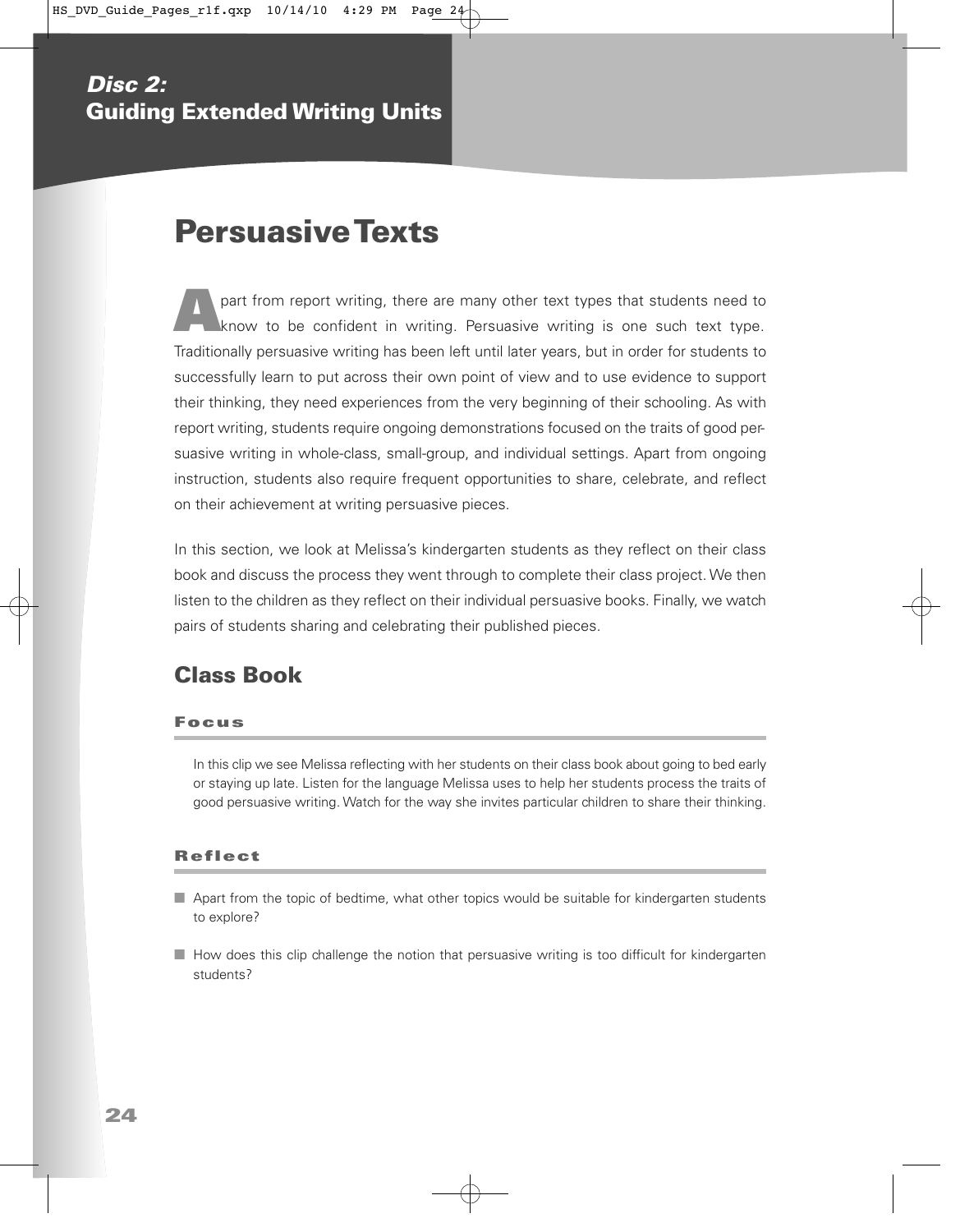## **Individual Books**

#### **Focus**

Here we see Melissa's children reflecting on their individual persuasive writing projects and then sharing these in pairs. Notice that Melissa is down on the carpet at the level of the children as they are sharing and reflecting. Listen for the ways Melissa encourages her students to give reasons for their stances. Watch how she supports them as they share in pairs.

- In what ways could you explore persuasive writing in your classroom?
- What are some key demonstrations that you would need to provide for your students to help them understand how to write a persuasive piece?